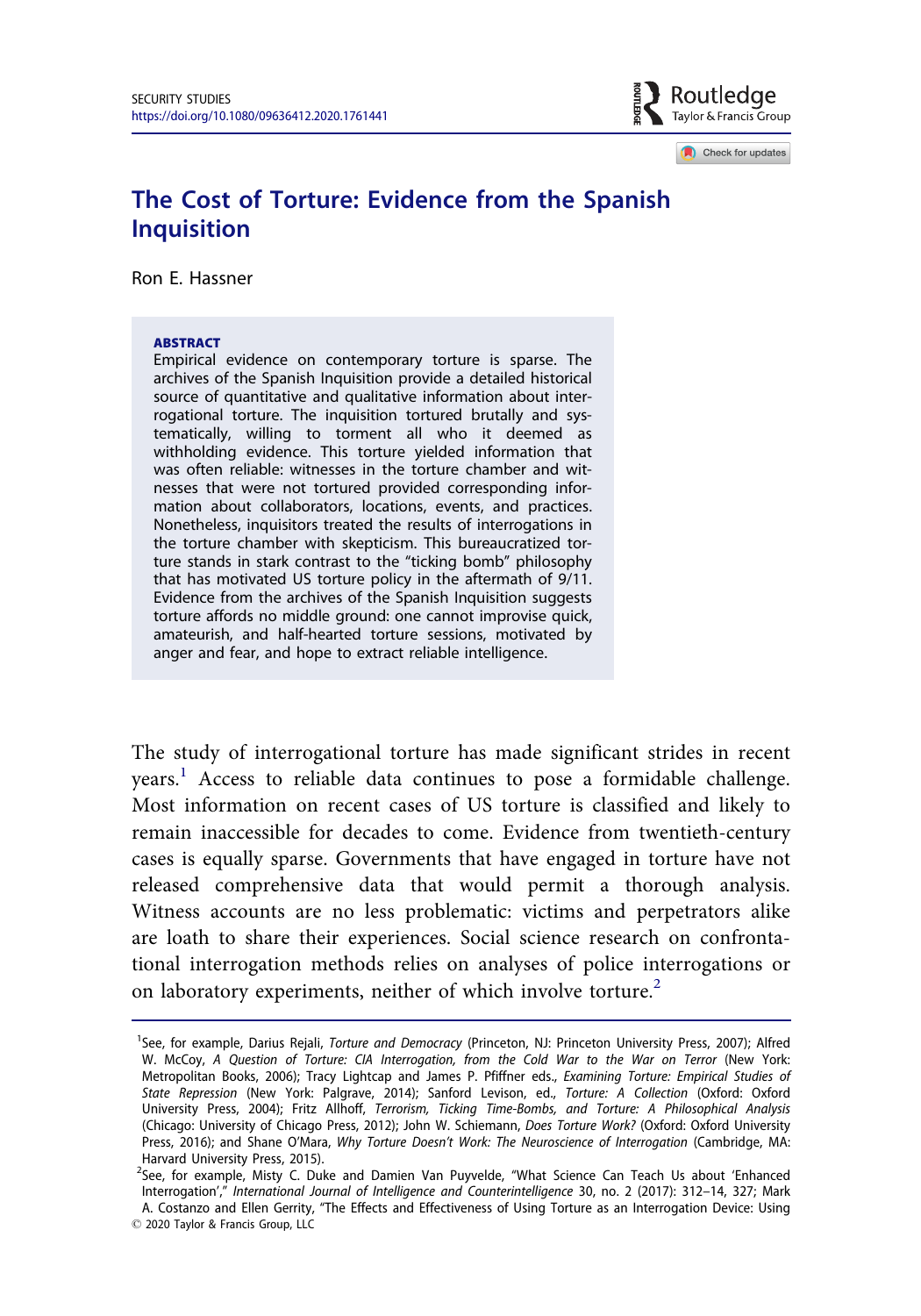Scholars are now beginning to mine historical archives for detailed records of past torture campaigns.<sup>3</sup> A particularly detailed source of data on torture can be found in the archives of the Spanish Inquisition.<sup>4</sup> These archives offer three advantages over contemporary sources. First, the archives are vast, containing tens of thousands of files spanning two continents and 400 years. Often, comprehensive records are available for the interrogation of entire communities, allowing scholars to trace how information provided under torture by one detainee led to the arrest, interrogation, or torture of others in their network. Second, the files include cases of nonviolent interrogation alongside cases that involved torture in multiple forms and yielded a range of results. Third, the cases are painstakingly detailed. Each suspect's file can consist of many dozens of pages of meticulous notes, recorded by secretaries who both witnessed court deliberations that preceded and followed the interrogation, and who were also present in the torture chamber itself. Frequently, their notes include verbatim transcripts of torture sessions, allowing scholars to identify the precise conditions under which detainees began, or refused, to collaborate. Fourth, contrary to popular perception, the Inquisition tortured for pragmatic ends. The goal of the Inquisition was to identify the leaders, members, and facilities of underground networks of Jews, Muslims, and Protestants who practiced their religion covertly. It employed torture to extract corroborating evidence about heretical practices, and it used that evidence to confirm or overturn evidence from witness testimony. Fifth and finally, although the Office of the Inquisition had a strong stake in emphasizing interrogations that yielded confessions, it had no particular incentive to portray torture in a positive light. In their documents, inquisitors openly admitted to frequent instances of failed torture, compared and contrasted alternatives to torture, and displayed evidence of institutional learning over time.

Research to Inform the Policy Debate," Social Issues and Policy Review 3, no. 1 (2009): 183; Simon Oleszkiewicz, Pär Anders Granhag, and Sebastian Cancino Montecinos, "The Scharff-Technique: Eliciting Intelligence from Human Sources," Law and Human Behavior 38, no. 5 (2014): 478–89; Laurence J. Alison Alison Emily, Noone Geraldine, Elntib Stamatis and Christiansen Paul, "Why Tough Tactics Fail and Rapport Gets Results: Observing Rapport-Based Interpersonal Techniques (ORBIT) to Generate Useful Information from Terrorists," Psychology, Public Policy, and Law 19, no. 4 (2013): 411–31; and Intelligence Science Board, Educing Information: Interrogation: Science and Art: Foundation for the Future (Phase 1 Report) (Washington, DC: National Defense Intelligence College, 2006).

<sup>&</sup>lt;sup>3</sup>Most notably, Lisa Silverman, Tortured Subjects: Pain, Truth, and the Body in Early Modern France (Chicago: University of Chicago Press, 2001); and Chris Einolf, "Does Torture Work? An Empirical Test Using Archival Data" (paper presented at the 2018 conference of the Association of Human Rights Institutes, Edinburgh, Scotland, September 7–8, 2018).

<sup>4</sup> For background on the use of torture by the Spanish Inquisition, see, for example, Stephen Haliczer, Inquisition and Society in the Kingdom of Valencia, 1478–1834 (Berkeley: University of California Press, 1990); William Monter, Frontiers of Heresy: The Spanish Inquisition from the Basque Lands to Sicily (Cambridge: Cambridge University Press, 1990); Henry Kamen, The Spanish Inquisition: A Historical Revision (New Haven, CT: Yale, 2014); and, most importantly, Henry Charles Lea, A History of the Inquisition of Spain, vol. 3 (London: Macmillan, 1907).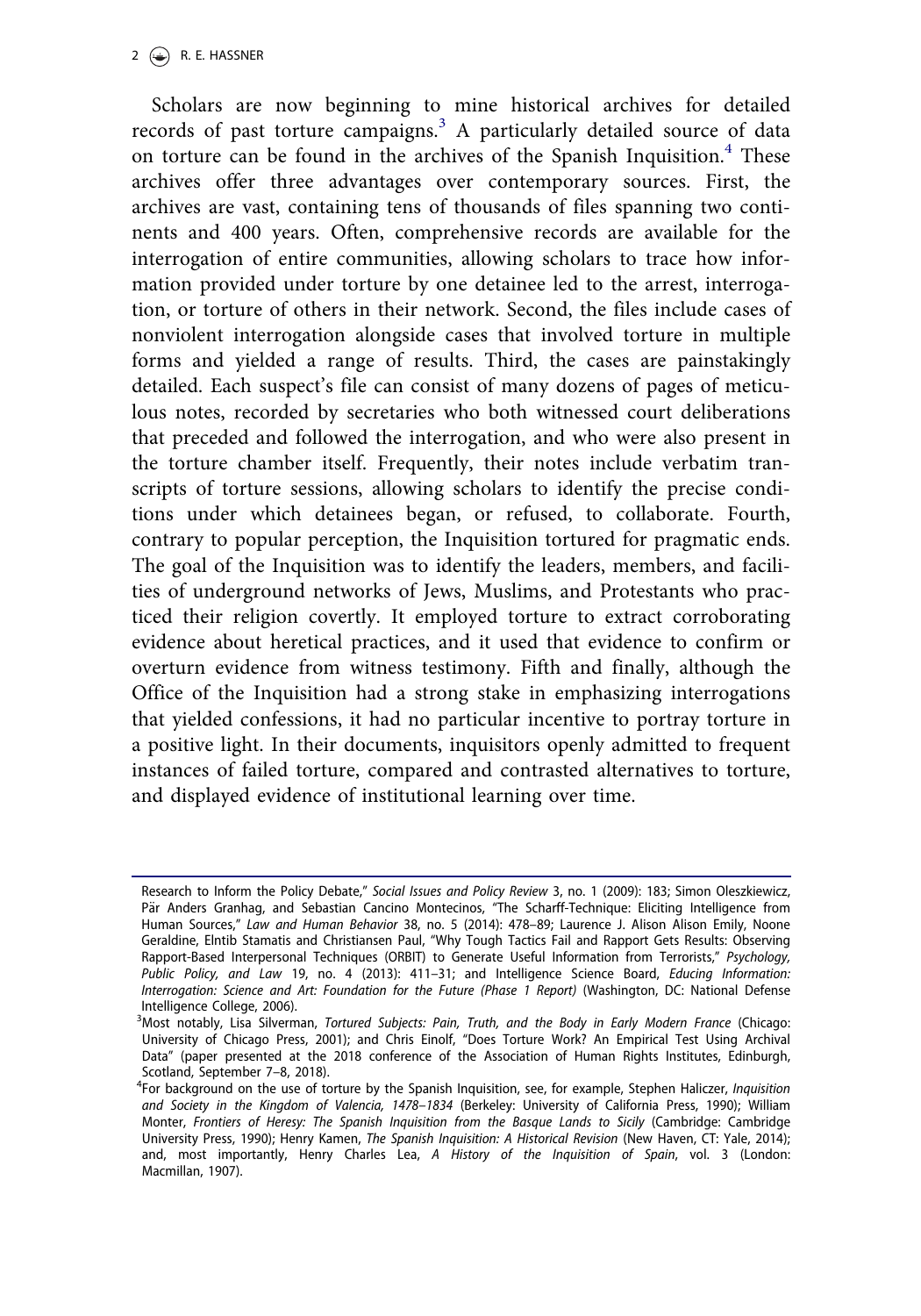Several historians have collected detailed empirical data on the practices of the Spanish Inquisition.<sup>5</sup> Their findings are important, but they do not focus on torture and they provide sparse information about torture rates, conditions, or outcomes. My goal in this paper is to initiate an empirical research program on interrogational torture that draws on the archives of the Spanish Inquisition. I summarize what historians know about the violent interrogation methods of the Inquisition and supplement that knowledge with original data from two sources. I use a quantitative dataset of torture in sixteenth-century Toledo to uncover broad patterns in the Inquisition's use of torture. I use qualitative data from a network of trials against the Jewish community in Mexico City during the same period to learn how the Inquisition chose its victims and what kind of information they provided under torture.

These case studies suggest, first, that the Inquisition tortured comprehensively. It tortured a significant segment of the population: approximately one-fifth of individuals accused of extreme heresy underwent torture. But it did so under specific circumstances and using limited tools, all dictated by rigorous rules. The bureaucratic nature of its procedures does not detract from their viciousness; on the contrary, it lends the torture an almost inhuman cruelty.

Second, the Inquisition tortured systematically. As I show, its primary goal was not to terrorize society but to extract information. Inquisitors did not seek professions of faith: they sought falsifiable details about prohibited practices, those of both the accused and their accomplices. The targets of its torture sessions were not only leaders of heretical movements or even the most severe offenders but anyone, regardless of age or sex, who was deemed to have withheld crucial information from the court. This was instrumental torture: inquisitors ceased tormenting their victims whenever they concluded pain would not yield useful or truthful evidence.

Third, inquisitorial torture yielded information. Victims often collaborated with interrogators in the torture chamber and often provided truthful information they were not willing to divulge prior to torture. A careful comparison between the evidence torture extracted and evidence witnesses provided outside the torture chamber shows a correspondence in details. Events attested to under torture, and collaborators accused under torture, were corroborated by independent witnesses in other trials. The trials of

<sup>&</sup>lt;sup>5</sup>See, for example, Jean-Pierre Dedieu, *L'administration de la Foi: L'Inquisition de Tolède (XVIe–XVIIIe siecle)* (Madrid: Bibliothèque de la Casa de Velázquez, 1992); Ricardo García Cárcel, Orígenes de la Inquisición Española: el tribunal de Valencia, 1478–1530 (Barcelona: Ediciones Península, 1976); and Gustav Henningsen, "The Database of the Spanish Inquisition: The Relaciones de Causas Project Revisited," in Vorträge zur Justizforschung: Geschichte und Theorie, ed. Heinz Mohnhaupt and Dieter Simon (Frankfurt: Vittorio Klostermann, 1993), 43–85.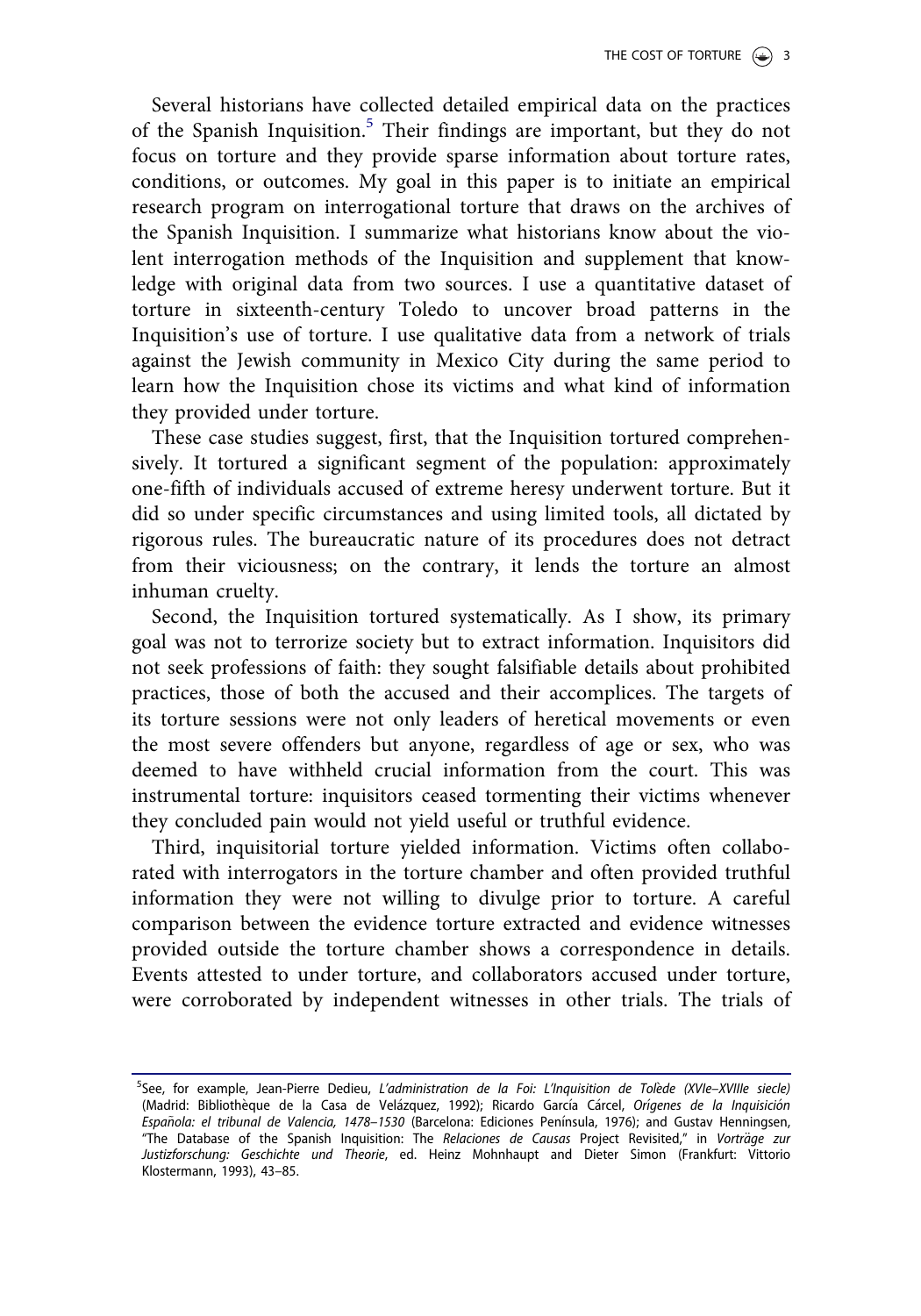these collaborators provide further confirmation that accusations made under torture were often truthful.

Fourth, the Inquisition tortured meticulously. It tortured to corroborate known information, not to discover new information. As a consequence, it tended to torture at the conclusion of a long series of trials, after it had accumulated a detailed database of accusations, counteraccusations, defenses, and parallel sources of information, all compiled into a remarkably sophisticated and comprehensive archive that aided the Holy Office in eliminating heresy from the Spanish Kingdom, in the Old and the New Worlds.

In the first part of this paper, I survey the literature on torture during the Spanish Inquisition to dispel common misconceptions about its procedures. I argue that the Inquisition did not torture haphazardly but did so comprehensively and systematically, constrained in its scope and methods. Its primary motivations were neither penal nor sadistic: it sought to extract corroborating intelligence on heretical religious practices.

In the second part of this paper, I supplement this literature with a novel analysis of a late-sixteenth- and early-seventeenth-century manuscript that documents 1,046 trials from the Inquisition tribunal in Toledo, 1575–1610. Of those tried in Toledo, the tribunal tortured 123 individuals, with a range of results. This manuscript allows me to pinpoint who was tortured and why, and to trace relationships between torture, confessions, and sentences. Torture yielded confessions of guilt 29 percent of the time, compared to a 42 percent confession rate in the absence of torture. I also show that the Inquisition did not regard torture primarily as a form of punishment: inquisitors imposed harsh punishments—including hard labor, life imprisonment, and death at the stake—at the conclusion of a trial, independently of whether torture had taken place. Indeed, torture victims who were declared innocent were less likely to face harsh sentencing, on average, than those who did not undergo torture.

In the third part of this paper, I delve more deeply into one specific network of trials to learn how the Inquisition used torture and what results its methods yielded. Information from archival documents related to the persecution of Jews in Mexico in the late sixteenth century shows torture provided truthful and useful information to the Inquisition. But these archival documents also demonstrate that the Inquisition treated evidence extracted by means of torture with caution, employing it to corroborate existing information, not to discover new information. It practiced torture only at the conclusion of a large series of trials, torturing individuals whose guilt had been confirmed by multiple witnesses, and it never relied exclusively on evidence from torture to condemn others.

What lessons does the experience of the Inquisition hold for the contemporary torture debate? The Spanish Inquisition illustrates the remarkable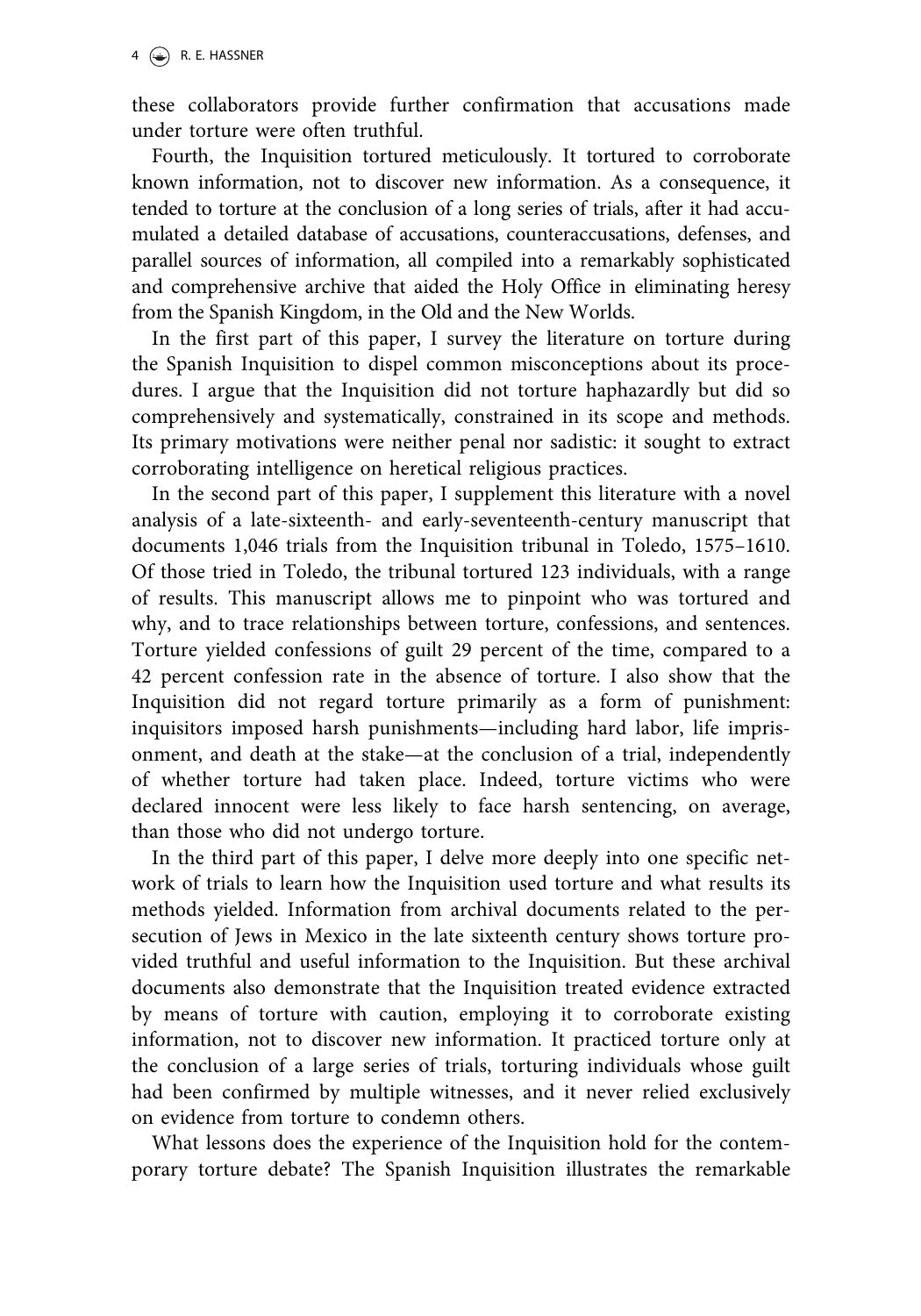conditions required for a torture campaign to yield truthful information. This was bureaucratized violence in the service of an authoritarian government that was willing to pour vast resources in treasure and labor to forge a totalizing torture campaign. The most extraordinary characteristic of this campaign was its duration and pace: The Inquisition was in no hurry to complete its inquiries. It was not operating under crisis conditions. It patiently gathered information about suspects for years before deciding whether to administer torture. The luxury of time helped the Inquisition minimize two types of selection problems: arresting the innocent (a type I error) and failing to identify the guilty (a type II error). This was a prerequisite to minimizing a third type of problem, the interrogation problem. As I show below, perfecting its institutional practices over the course of decades and centuries led the Inquisition to develop an array of cruel but brutally efficient procedures for extracting truthful confessions from uncooperative suspects.

The results were far more professional, indeed far more modern, than any contemporary torture effort. Unlike many contemporary torture advocates, inquisitors did not regard torture as easy, quick, or cheap. At the same time, despite the immense resources and freedoms at their disposal, they treated torture cautiously, even suspiciously. Inquisitors tortured as a last resort to corroborate existing information, not uncover new leads. They never relied on information gleaned from torture to condemn the accused.

The methods of the Inquisition stand in stark contrast to American torture policy. In the aftermath of 9/11, US interrogators quickly formed an interrogational torture program to prevent additional mass terror attacks and dismantle the al Qaeda network.<sup>6</sup> US interrogators tortured rashly, amateurishly, and haphazardly. Amateurs carried out interrogation sessions without bureaucratic oversight or strictly delimited procedures, and the sessions did not lead to an accumulation of organizational expertise. Rather than torturing those believed to withhold crucial information, Central Intelligence Agency (CIA) personnel tortured terrorist leaders who had "blood on their hands." Culpability, not utility, determined who would be tortured. This was hot-blooded torture and it failed, by and large.

The torture sessions of the Inquisition in Toledo and Mexico City were the result of centuries of institutional learning, starting in the early thirteenth century, when torture was first overseen by jurists in documented trials.<sup>7</sup> In the following centuries, when heresy came to be recognized as a

<sup>&</sup>lt;sup>6</sup>Ron E. Hassner, "What Do We Know about Interrogational Torture?" International Journal of Intelligence and Counterintelligence 33, no. 1 (Spring 2020), 4–42.

<sup>&</sup>lt;sup>7</sup> Harold J. Berman, Law and Revolution: The Formation of the Western Legal Tradition (Cambridge, MA: Harvard University Press, 1983), 186, 251–53. I thank an anonymous reviewer for pointing me toward this source.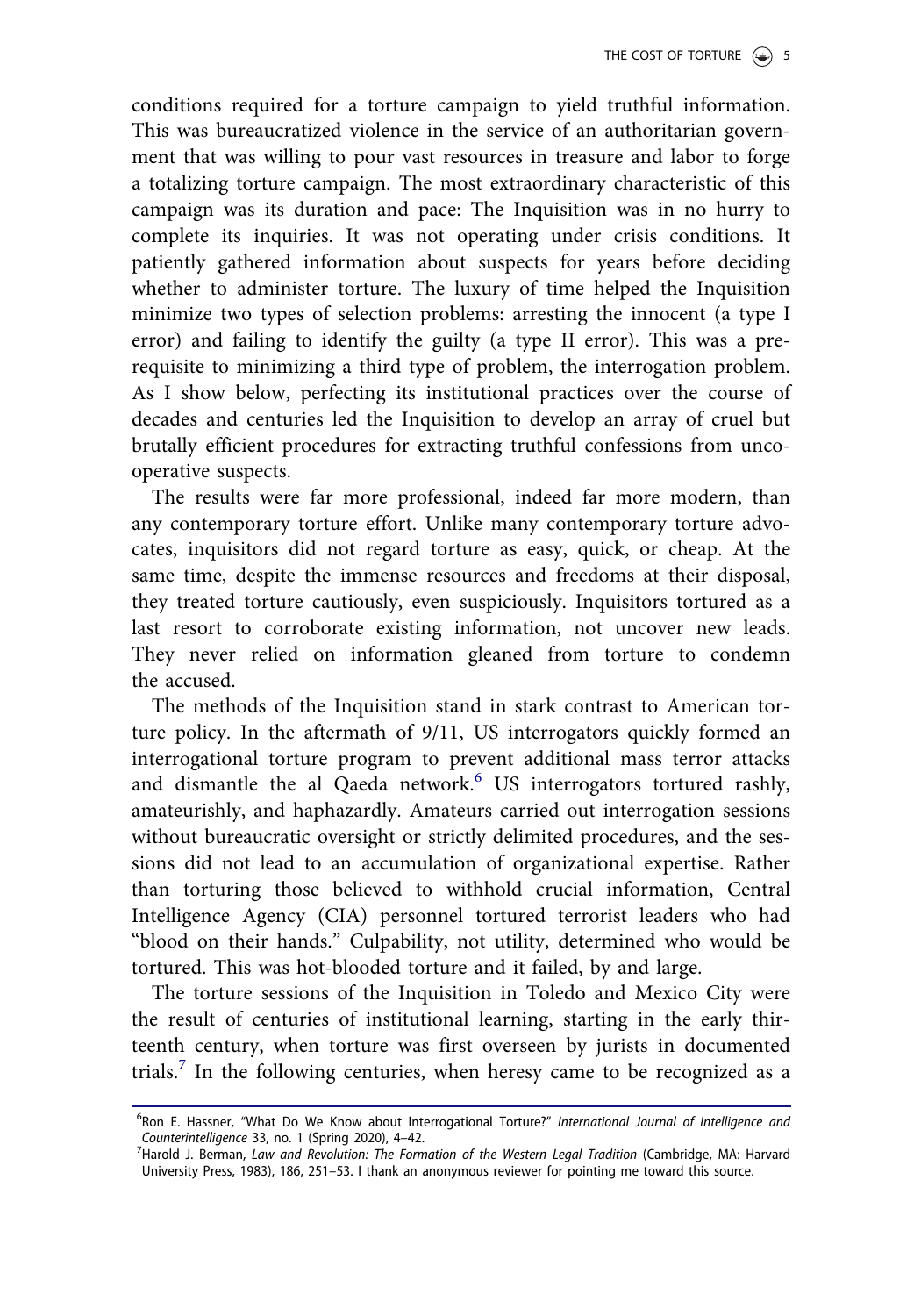legal and not just a spiritual offense, the Inquisition learned to perfect its methods. It came to torture the young and the old, the guilty and the innocent, those accused of severe offenses and those merely suspected of hiding information. There was nothing urgent, improvised, or ad hoc about its methods. It tortured slowly, holding prisoners in its cells for months and years before tormenting them in the torture chamber. It did not torture primarily to punish or to terrify, nor did it torture with particular enthusiasm. It tortured as part of a meticulous bureaucratic procedure designed to collect information. It tortured in cold blood.

#### Three myths about the Spanish Inquisition

Can the records of the Spanish Inquisition teach us about contemporary interrogational torture? If popular portrayals of the Inquisition are to be believed, the answer is no. In these depictions, sadistic leather-clad inquisitors torment their victims with a range of perverse devices, tearing at flesh, driving spikes into oozing bodies, breaking bones, and burning skin. Ruthless and relentless, the torment ceases only when the captive has screamed out the confession of faith that the inquisitor demanded all along. Or when he or she dies on the rack.

The reality was quite different: The Inquisition tortured ruthlessly and unhesitatingly, but it also tortured comprehensively, systematically, and meticulously. It practiced bureaucratized torture. It did not seek confessions but information regarding specific religious offenses. Many of its victims provided that information. Most did not, yet were released. Very few died in the torture chamber.

Why did the Inquisition torture? We can discern a mix of motives: corroboration, completeness, and salvation. Corroboration was crucial since voluntary witnesses had reasons of their own to deceive the court. As I show below, most of the information that served to identify heretical practices came from voluntary witness testimony, not from torture sessions, but witness testimony was often doubtful or contradictory. Torture was reserved for witnesses who provided incomplete testimonies. The evidence extracted by means of torture was then used to confirm or undermine prior testimony. Moreover, in forcing all witnesses to reveal all they knew, the Inquisition could assure itself that it had exhausted all avenues of investigation prior to concluding a case. This explains why torture sessions always took place at the conclusion of trials, often after years of investigations and questioning: the Inquisition did not rely on torture to uncover new evidence but to evaluate existing evidence so that a trial could end with a confident verdict, guilty or not, with no stone having been left unturned.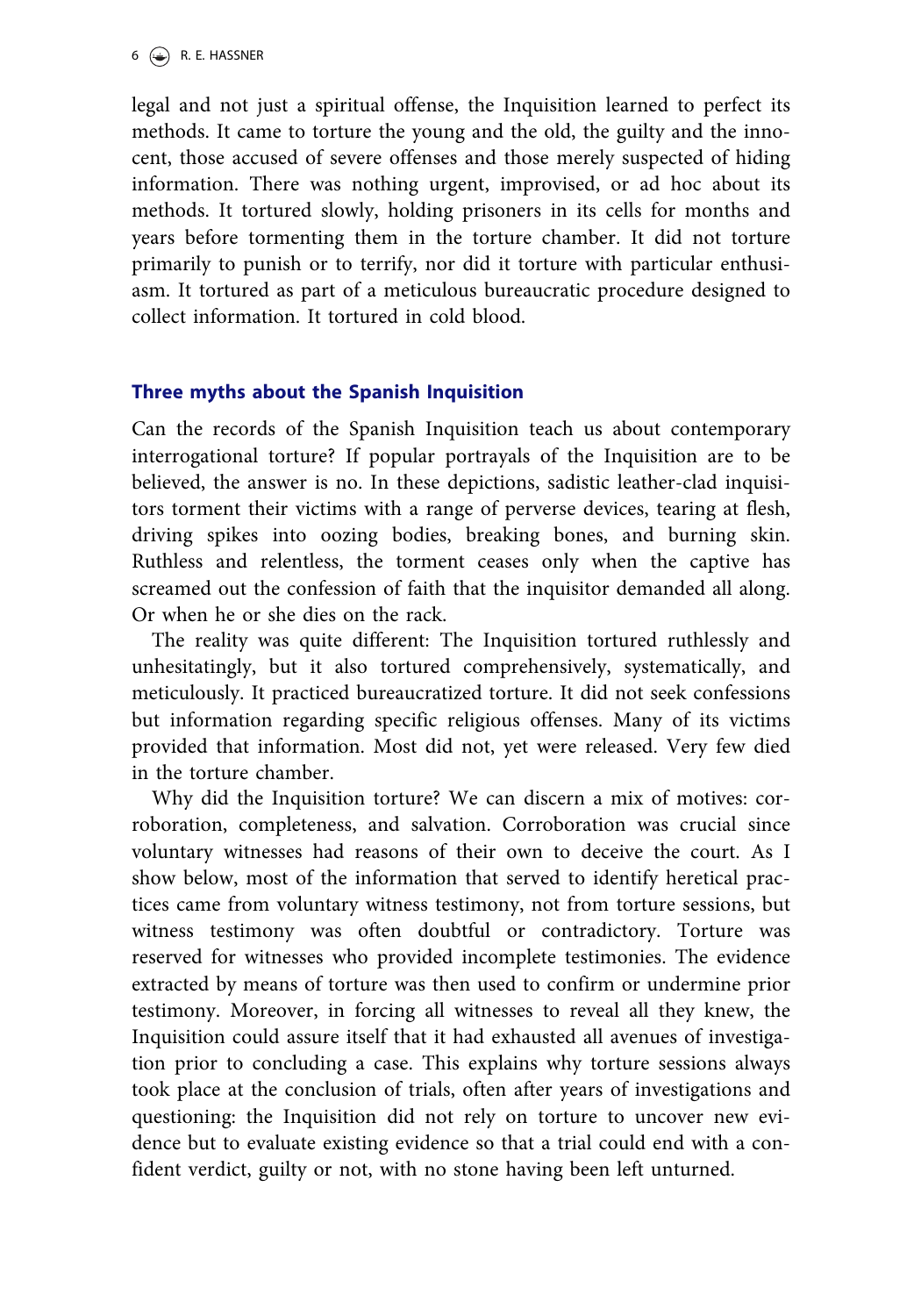Underlying this pragmatic logic was an implicit religious motivation. Inquisitors were, as Edward Peters notes, "both jurists and pastors." 8 The Holy Office of the Inquisition regarded full and truthful confessions of fact (and not just faith) as a prerequisite for the salvation of souls. Concealing truth from the Holy Office was, in itself, considered a sin. If the accused was to return to the Church, in this life or the next, they had to confess fully what they did and what they saw or heard. This spiritual logic in no way undermined the pragmatic motivations for torture. The two went hand in hand: only a truthful confession could validate reliable prior testimony, uncover deceptive testimony, complete a trial, and bring the accused back to the arms of the Church.

Because the Inquisition sought to compile full and complete testimonies, to the exacting standards of a sacred confession, it documented its torture sessions fastidiously: a scribe in the torture chamber recorded every word spoken, every name, every accusation, every description of transgression, and every scream. A contingent of additional scribes copied the information extracted from every interrogation into files from parallel interrogations, collating and contrasting names, places, and activities, as the Inquisition gradually spread its net. These meticulous documents allow scholars to explore who was tortured and why, and to examine the nature of the information extracted during torture sessions. The records of the Inquisition, spanning hundreds of thousands of pages, provide scholars with a vast empirical database on the causes, nature, and consequences of the most sustained torture campaign in human history.

#### Myth 1: the Inquisition tortured recklessly

The Inquisition tortured often, but much less often, and far less excessively, than secular courts in early modern Europe. In inquisitorial courts, torture could only be employed under limited circumstances, as regulated by protocols and guarded by protections. These conditions were rigorously defined by jurists, conveyed in official proclamations, and captured in inquisitorial manuals, such as those Bernard Gui and Nicolau Eimeric composed.<sup>9</sup> For example, the instructions of 1561 urged inquisitors to "take great care that the sentence of torture is justified and follows precedent."<sup>10</sup>

For torture to commence, three conditions had to hold. First, only those accused of capital crimes against the Church could be threatened with torture. The Inquisition tried a wide range of offenses, including witchcraft,

<sup>&</sup>lt;sup>8</sup>Edward Peters, *Inquisition* (Berkeley: University of California Press, 1989), 65.

<sup>&</sup>lt;sup>9</sup>Nicolau Eimeric, Manual de Inquisidores Inquisitorum de Fray Nicolas Eymeric, trans. and ed., José Antonio Fortea (Madrid: La Esfera de los Libros, 2006).

<sup>&</sup>lt;sup>10</sup>Kamen, Spanish Inquisition, 238.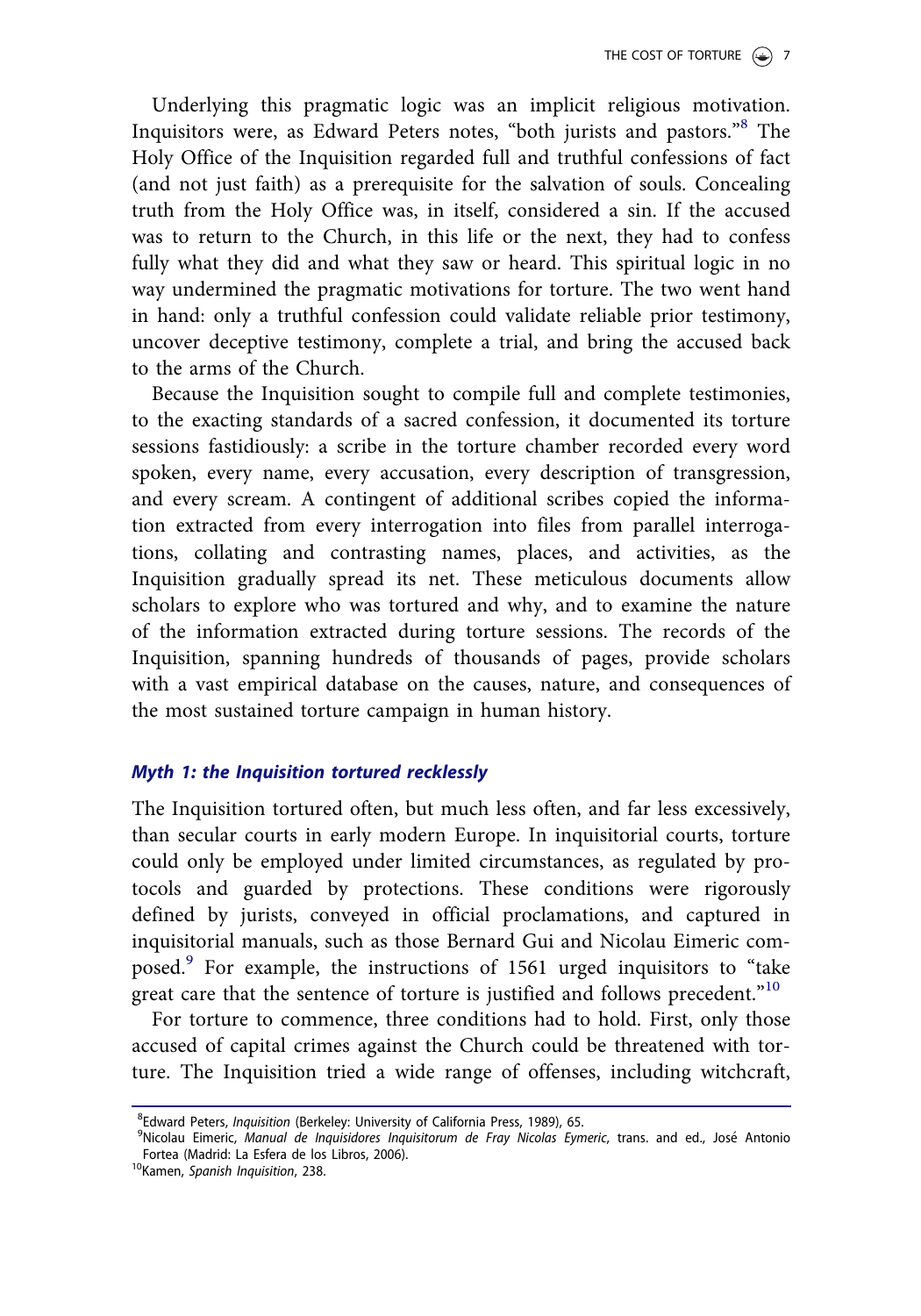bigamy, false witness, and blasphemy, but it only tortured those accused of the most extreme forms of heresy: those who pretended to be Catholics but actually practiced some other faith (usually Lutheranism, Judaism, or Islam) covertly. $11$ 

Second, to minimize selection errors, torture only took place if proof against the accused was nearly certain. To convict the accused of a capital crime, the consulta da fe (the local inquisitorial court) had to obtain testimony from two eyewitnesses, catch the criminal in the act, or extract a confession from the accused. All other sources of evidence constituted partial proof for the court. If it was unable to obtain one or more forms of full proof but was able to assemble enough partial proofs to establish a strong circumstantial case, its protocols allowed it to try and complete its proof by means of torture.<sup>12</sup>

Third, torture occurred only at the conclusion of a protracted legal process. It was not used to reveal novel information at the outset of a trial. Rather, it occurred toward the end of the trial if the court felt the accused was withholding crucial evidence that could lead to a capital conviction. Only after the prosecution and the defense had concluded their arguments would the consulta hold a vote on whether the evidence sufficed to find the defendant "semi-guilty."<sup>13</sup> A vote in favor of torture required consensus and could be overruled by the Suprema, the Supreme Council of the Inquisition, which entertained and occasionally granted appeals by the accused.

As a consequence, inquisitorial torture, though "extremely conservative" by medieval standards, was still widespread.<sup>14</sup> Generalizing over the entire course of the Inquisition's 300-year reign of terror, roughly a fifth of those accused of heresy were tortured. Torture rates varied by decade and location. In the early years of the Inquisition, between 1480 and 1520, spontaneous confessions and denunciations by neighbors and family members rendered torture relatively rare.

Over time, however, heretics and witnesses to heresy became more difficult to identify and torture came to occupy a more prominent place in the proceedings of the Inquisition. The relative calm that followed the initial persecution of Jews lasted only from 1520 to 1560, at which point the persecutions of heretics resumed with a vengeance, culminating in the late sixteenth and early seventeenth centuries.<sup>15</sup> In this period, torture rates rose: 7% underwent torture in Grenada, 11% in Seville, 20–30% in Valencia, and

<sup>&</sup>lt;sup>11</sup> Lea, A History of the Inquisition, 3:8.

<sup>&</sup>lt;sup>12</sup>Peters, Inquisition, 65.

<sup>&</sup>lt;sup>13</sup>Haliczer, Inquisition and Society, 67-68, 79; Lea, A History of the Inquisition, 3:5.

<sup>&</sup>lt;sup>14</sup>Peters, *Inquisition*, 92; Lea, A History of the Inquisition, 3:2.

<sup>&</sup>lt;sup>15</sup>Kamen, Spanish Inquisition, 247.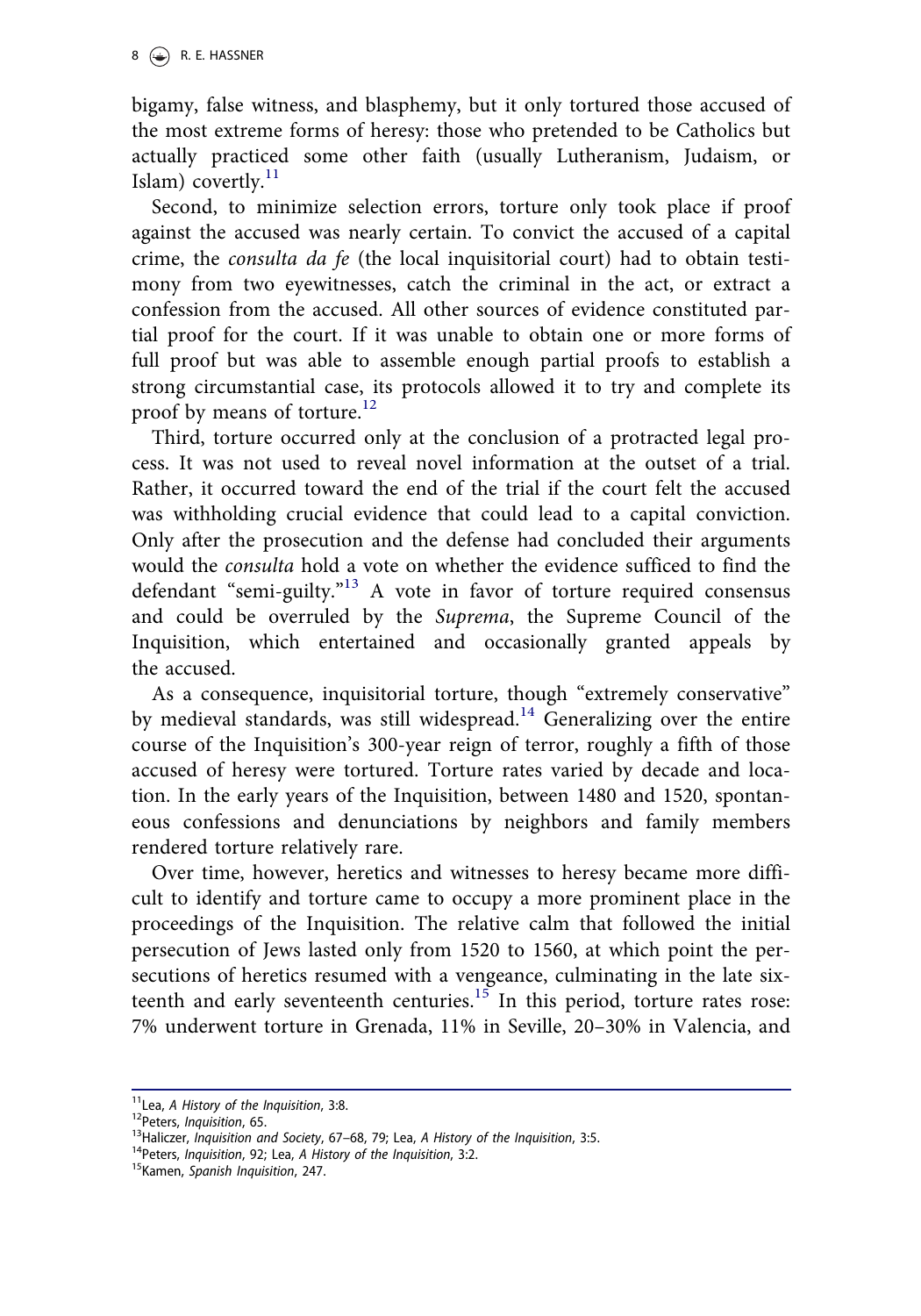25% in Toledo.<sup>16</sup> In the mid-seventeenth century, as the Inquisition drew to a close, torture became ubiquitous: in Valladolid, 11 out of 12 suspects were tortured in 1624, and nine out of nine suffered torture in  $1655$ <sup>17</sup>

#### Myth 2: the Inquisition used torture as punishment

This gradual increase in the frequency of torture supports the notion that it was the growing difficulty of obtaining reliable witnesses and suspects, not a consistent agenda of brutality for the sake of brutality, which drove torture policy. When torture occurred, it was neither penal nor, strictly speaking, sadistic.<sup>18</sup> Pain was not intended as a punishment but as a means to elicit information and aid the court in the very task from which it gained its moniker: inquiry.<sup>19</sup>

In secular European courts, a range of brutal means was used to extract confessions: whips, fire, hot irons, the rack, devices for breaking bones, tools to tear legs or distend the mouth, hot bricks for the stomach or groin, and so forth.<sup>20</sup> Victims of these forms of torture were likely to bleed, suffer permanent physical injury or deformity, and even succumb to their wounds. In contrast, the Inquisition relied on three forms of torture, used by the secular courts, which it considered least injurious. The potro was a rack on which victims were stretched or tortured by means of thick rope cords that were twisted around their arms and cut into their flesh. The garrucha (or strappado or corda) was a rope and pulley system that vertically suspended prisoners by their arms or wrists, threatening dislocation of limbs. The toca was a form of waterboarding in which jar after jar would be poured into a prisoner's mouth and lungs.

Whereas secular courts were quick to torture and tortured quickly, the Inquisition bided its time. Most victims spent weeks, months, or years in the prisons of the Inquisition before their trial reached a point where torture was even considered. Even when a ruling of torture was upheld, the accused was given multiple opportunities to avoid torture through a series of increasingly vehement and increasingly specific warnings. The last of these threats was issued in the torture chamber, in conspectu tormentorum. If this, too, was met in silence, then, and only then, could torture commence. Charles Henry Lea, the foremost American scholar of the Spanish

<sup>&</sup>lt;sup>16</sup>Haliczer, Inquisition and Society, 74-75, 79, 374n87; Monter, Frontiers of Heresy, 74-75; Kamen, Spanish Inquisition, 239, citing Ricardo García-Cárcel, Herejía y sociedad en el siglo XVI: la Inquisición en Valencia 1530–1609 (Barcelona: Ediciones Penınsula, 1980); Bartolome Bennassar, ed., L'Inquisition Espagnole XVe–XIXe siècle (Paris: Hachette, 1979), 115-16; Bartolomé Bennassar, Inquisición Española: poder político y control social (Barcelona: Grijalbo, 1981), 15–39. For a critique of these statistics, see Kamen, Spanish Inquisition, 248.

<sup>&</sup>lt;sup>17</sup>Lea, A History of the Inquisition, 3:33.

<sup>18</sup>Haliczer, Inquisition and Society, 67-68; Lea, A History of the Inquisition, 3:2.

<sup>&</sup>lt;sup>19</sup>Peters, *Inquisition*, 16.

<sup>&</sup>lt;sup>20</sup>Lisa Silverman, Tortured Subjects; Lea, A History of the Inquisition, 3:3.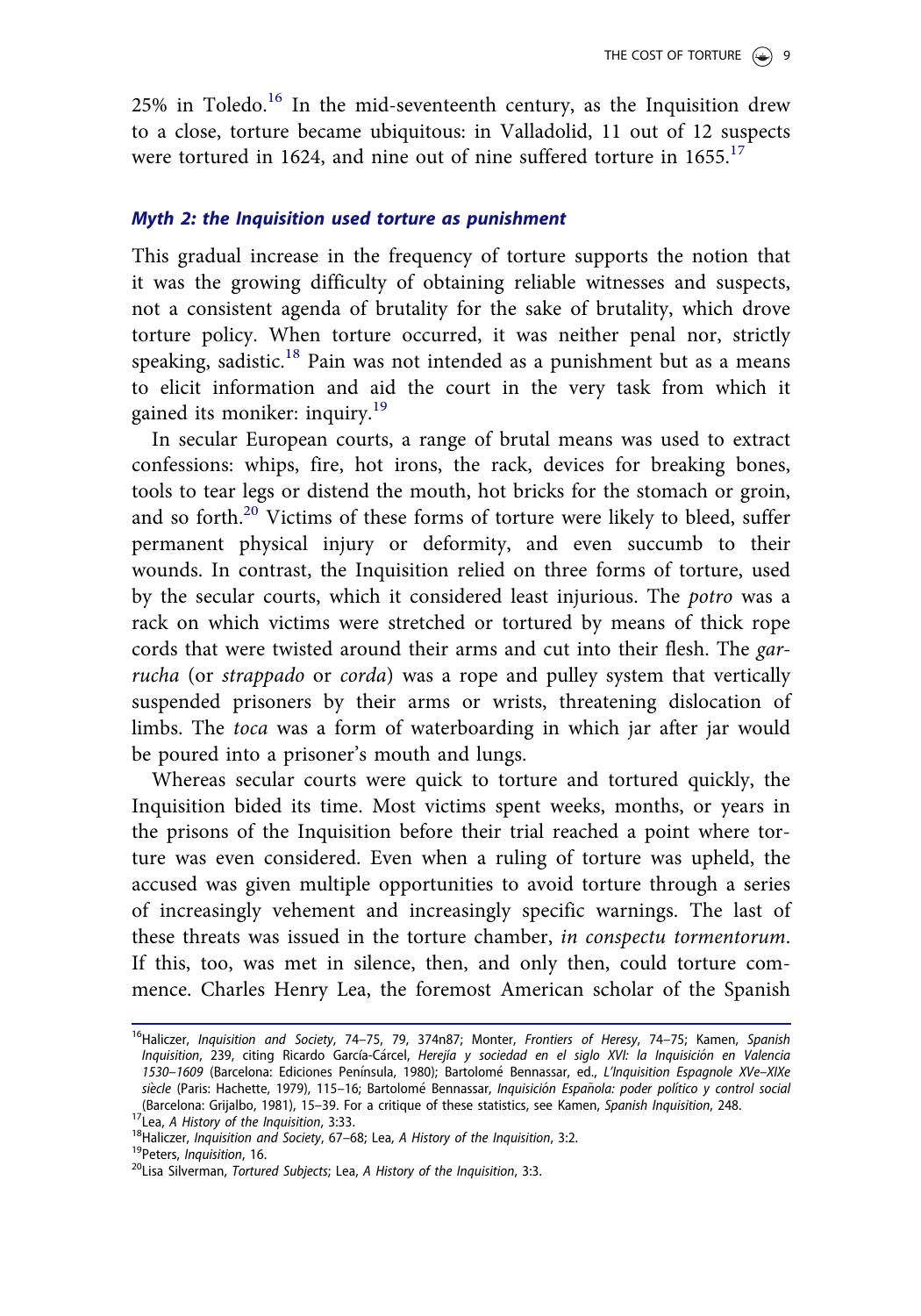Inquisition, concludes: "It required strong nerves to endure this threat of torture, with its terrifying formalities and adjurations, and it was frequently effective."21

Torture proceeded according to a strict and laborious protocol.<sup>22</sup> The inquisitor, a representative of the bishop, and a doctor had to be present, as was the notary who recorded the proceedings. Usually, local executioners acted as torturers. After the sentence of torture was read, the prisoner was taken to the torture chamber, stripped of their clothing, and tied to the instrument of torture. Every twist of the rope, or jar of water, was followed by a pause in which the victim was encouraged to tell the truth. Only then, depending on the responses of the victim, did the torture escalate.<sup>23</sup>

Torture rarely lasted very long. The condemned often survived it without providing incriminating information. $24$  Torture ceased when the court no longer deemed it to be productive: when the suspect maintained their silence, or became unresponsive, or offered information that struck the court as complete. If the accused survived the torture in silence, the court declared them innocent, or imposed minor penalties for those transgressions it could substantiate.<sup>25</sup> If the suspect did provide information, they were asked to repeat their statement a day or two later, outside the torture chamber; otherwise the confession was deemed spurious.<sup>26</sup> Often, the victim would exploit that opportunity to recant their confession, despite the threat that torture could resume. In actuality, torture was rarely repeated: the procedures of the Inquisition prohibited torturing an individual more than once. This guideline could be circumvented by suspending a torture session, rather than ending it, but that maneuver was rarely employed. $27$ 

### Myth 3: the Inquisition extracted confessions of guilt

The notion that inquisitors sought proclamations of guilt, that they dictated the content of those proclamations to the accused, and that they eagerly accepted the resulting proclamations on face value when their victims parroted them back, is deeply misguided. In addition to requiring that all confessions be affirmed outside the torture chamber, the court employed three means to ensure confessions were reliable.

First, the Inquisition sought confessions of fact, not confessions of faith, since confessions of faith were unfalsifiable. The *consulta* gathered

<sup>21</sup>Lea, A History of the Inquisition, 3:7.

 $22$ Ibid.

<sup>23</sup>Ibid., 2, 17–18.

<sup>&</sup>lt;sup>24</sup>Monter, Frontiers of Heresy, 75.

 $^{25}$ Lea, A History of the Inquisition, 3:3, 23, 27-30.

<sup>&</sup>lt;sup>26</sup>Peters, Inquisition, 65, 79-80.

 $27$ Kamen, Spanish Inquisition, 239. Halizcer found that less than 1 percent of the torture sessions in his survey recurred. Haliczer, Inquisition and Society, 79–80.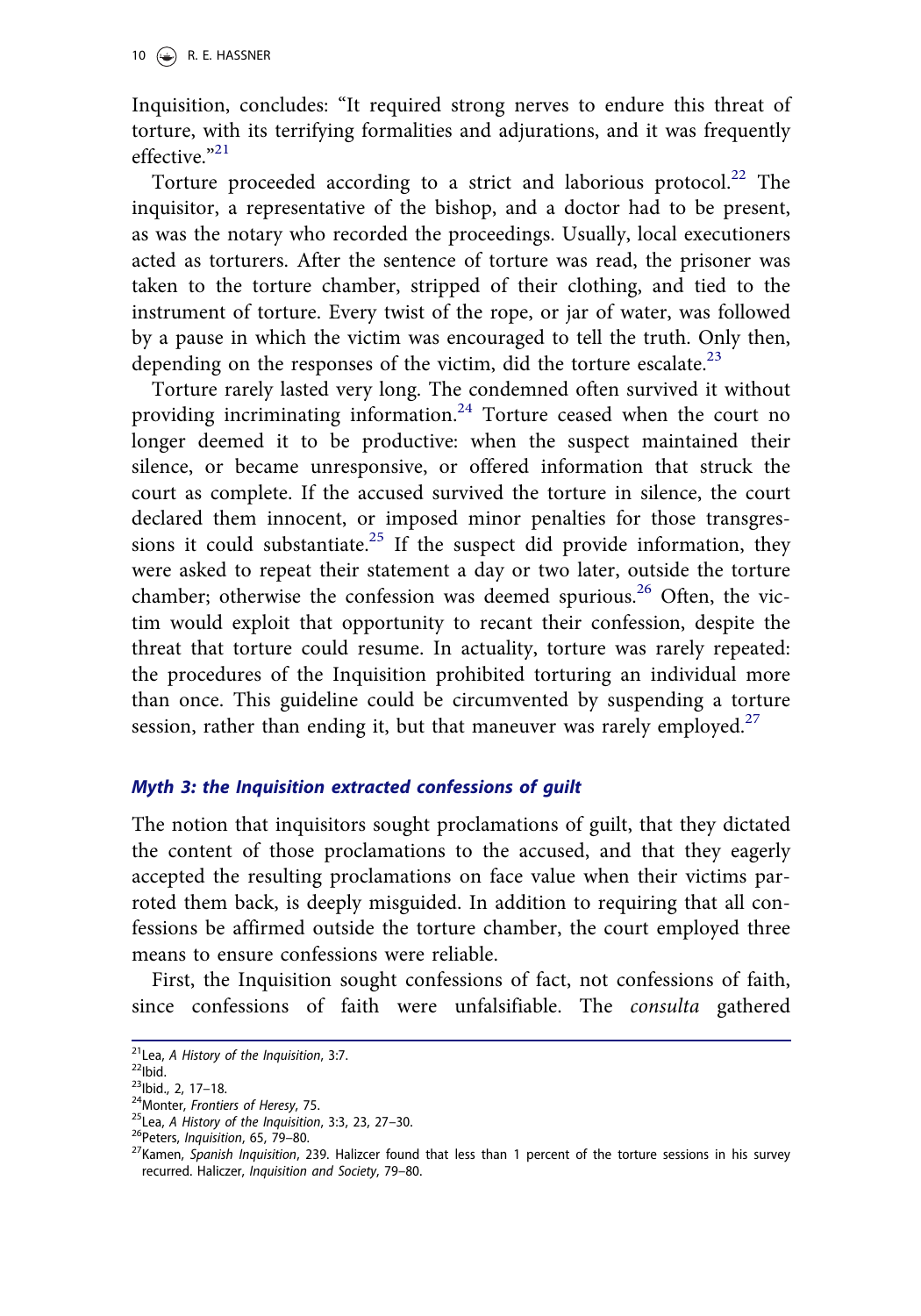information about practices: uttering blasphemous statements, speaking forbidden prayers, or owning prohibited artifacts.<sup>28</sup> Witnesses rarely spoke about the piety or devotion of the accused. Instead, they provided evidence that the accused had engaged in non-Catholic burial or mourning rites, had avoided pork, or had observed the Sabbath by lighting lamps, abstaining from work on a Friday or Saturday, washing their laundry on a Friday, and the like. The court gathered the names of those who were present at religious gatherings, who kept unusual fasts or ate during Lent, who taught heretical beliefs to other community members, who owned books in Hebrew or Arabic, who conducted kosher or halal slaughter, or who sang prayers in foreign languages. These were falsifiable claims that pertained to religious behavior, not unfalsifiable claims about piety. The primary accusation against conversos, for example, was not that they believed the Law of Moses but that they followed the Law of Moses, that they obeyed its precepts. Torture victims also provided concrete evidence about religious artifacts—concealed sacred scriptures, hidden prayer rooms, and forbidden ritual items—that the tribunal could verify independently.<sup>29</sup> The court showed little interests in beliefs because it could not collect evidence about beliefs.

Second, to further minimize interrogation errors, inquisitors took great pains to avoid leading witnesses. Torture critics often argue that torture fails because victims will tell their tormentors "what they want to hear" to put an end to torture. Naturally, the Inquisition was aware of this concern and took a ruthless but simple step to avoid it: It did not tell the victims what to say. The only words addressed to the suspect were an admonition to "tell the truth."<sup>30</sup> The prisoner was asked no specific questions and was told no specific names. Indeed, the court went a step further and denied its victims any specific information on the crimes of which they stood accused. Most detainees knew little beyond the fact that substantive evidence had come to the attention of the Inquisition regarding some heresy they were said to have committed. They did not know the precise nature of the accusation, or when or where it was said to have occurred.

Most importantly, the accused did not know the identity of the witnesses testifying for the prosecution. Ostensibly, this secrecy was necessary to protect informants from danger. In reality, it served to facilitate the continuous flow of denunciations and made it difficult for suspects to issue preemptive rebuttals.<sup>31</sup> The accused had an opportunity, early in the trial, to name potential witnesses who should be disqualified due to personal rivalry, but

<sup>&</sup>lt;sup>28</sup>Lea, A History of the Inquisition, 3:232; Monter, Frontiers of Heresy, 216.

<sup>&</sup>lt;sup>29</sup>Monter, Frontiers of Heresy, 216.

<sup>&</sup>lt;sup>30</sup>Lea, A History of the Inquisition, 3:18.

<sup>&</sup>lt;sup>31</sup>Kamen, Spanish Inquisition, 231; Halizcer, Inquisition and Society in the Kingdom of Valencia, 68.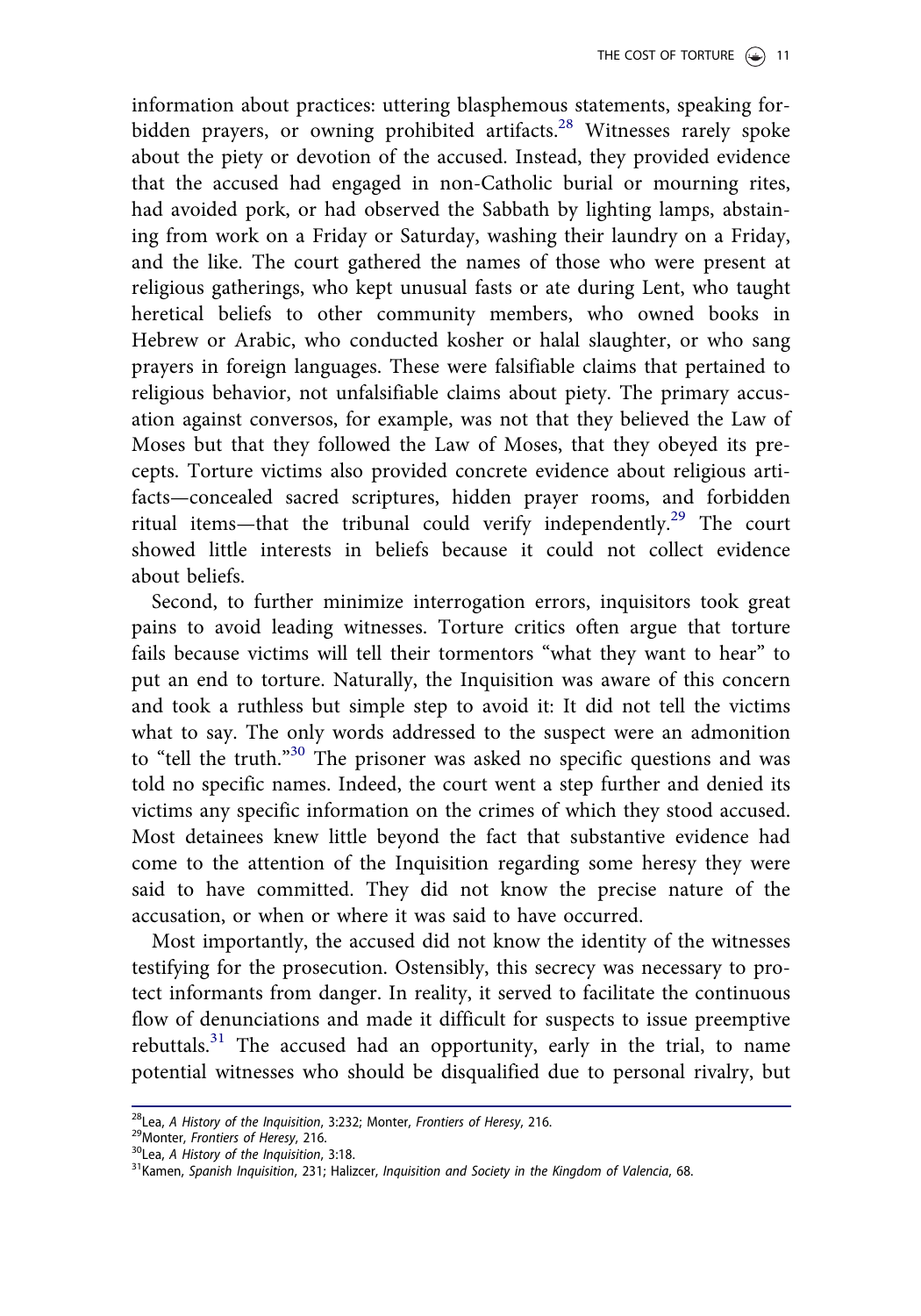they could never know with certainty who to disqualify. In confessing their heresies to avoid torture, they were just as likely to provide the Inquisition with new information as they were to confirm information the court already possessed. This placed victims in the unenviable position of trying to guess what the Inquisition did and did not know and then confess just enough to satisfy the court without incriminating themselves, or others, more than was absolutely necessary.

This quandary is apparent in the following excerpt from the 1568 torture of Elvira de Campo, which Lea cites in full but which I reproduce only in part. Elvira was tortured on the rack and waterboarded after witnesses accused her of avoiding pork and of putting out clean linens on Saturdays. Her words, spoken in the torture chamber, and noted by the scribe at her side, underscore the difficulty of facing an interrogator who refuses to lead a witness:

She was carried to the torture-chamber and told to tell the truth, when she said that she had nothing to say. She was ordered to be stripped and again admonished, but was silent. When stripped, she said "Señores, I have done all that is said of me and I bear false-witness against myself, for I do not want to see myself in such trouble; please God, I have done nothing." She was told not to bring false testimony against herself but to tell the truth. The tying of the arms was commenced; she said "I have told the truth; what have I to tell?" She was told to tell the truth and replied "I have told the truth and have nothing to tell." One cord was applied to the arms and twisted and she was admonished to tell the truth but said she had nothing to tell. Then she screamed and said "I have done all they say." Told to tell in detail what she had done she replied "I have already told the truth." Then she screamed and said "Tell me what you want for I don't know what to say." She was told to tell what she had done, for she was tortured because she had not done so, and another turn of the cord was ordered. She cried "Loosen me, Señores and tell me what I have to say: I do not know what I have done, O Lord have mercy on me, a sinner!" Another turn was given and she said "Loosen me a little that I may remember what I have to tell; I don't know what I have done; I did not eat pork for it made me sick; I have done everything; loosen me and I will tell the truth." Another turn of the cord was ordered, when she said "Loosen me and I will tell the truth; I don't know what I have to tell—loosen me for the sake of God—tell me what I have to say—I did it, I did it—they hurt me Señor—loosen me, loosen me and I will tell it." She was told to tell it and said "I don't know what I have to tell-Señor I did it-I have nothing to tell—Oh my arms! release me and I will tell it." She was asked to tell what she did and said "I don't know, I did not eat because I did not wish to." She was asked why she did not wish to and replied "Ay! loosen me, loosen me—take me from here and I will tell it when I am taken away—I say that I did not eat it." She was told to speak and said "I did not eat it, I don't know why." Another turn was ordered and she said "Señor I did not eat it because I did not wish to-release me and I will tell it." She was told to tell what she had done contrary to our holy Catholic faith. She said "Take me from here and tell me what I have to say—they hurt me—Oh my arms, my arms!" which she repeated many times and went on "I don't remember—tell me what I have to say-O wretched me!-I will tell all that is wanted, Señores-they are breaking my arms—loosen me a little—I did everything that is said of me." She was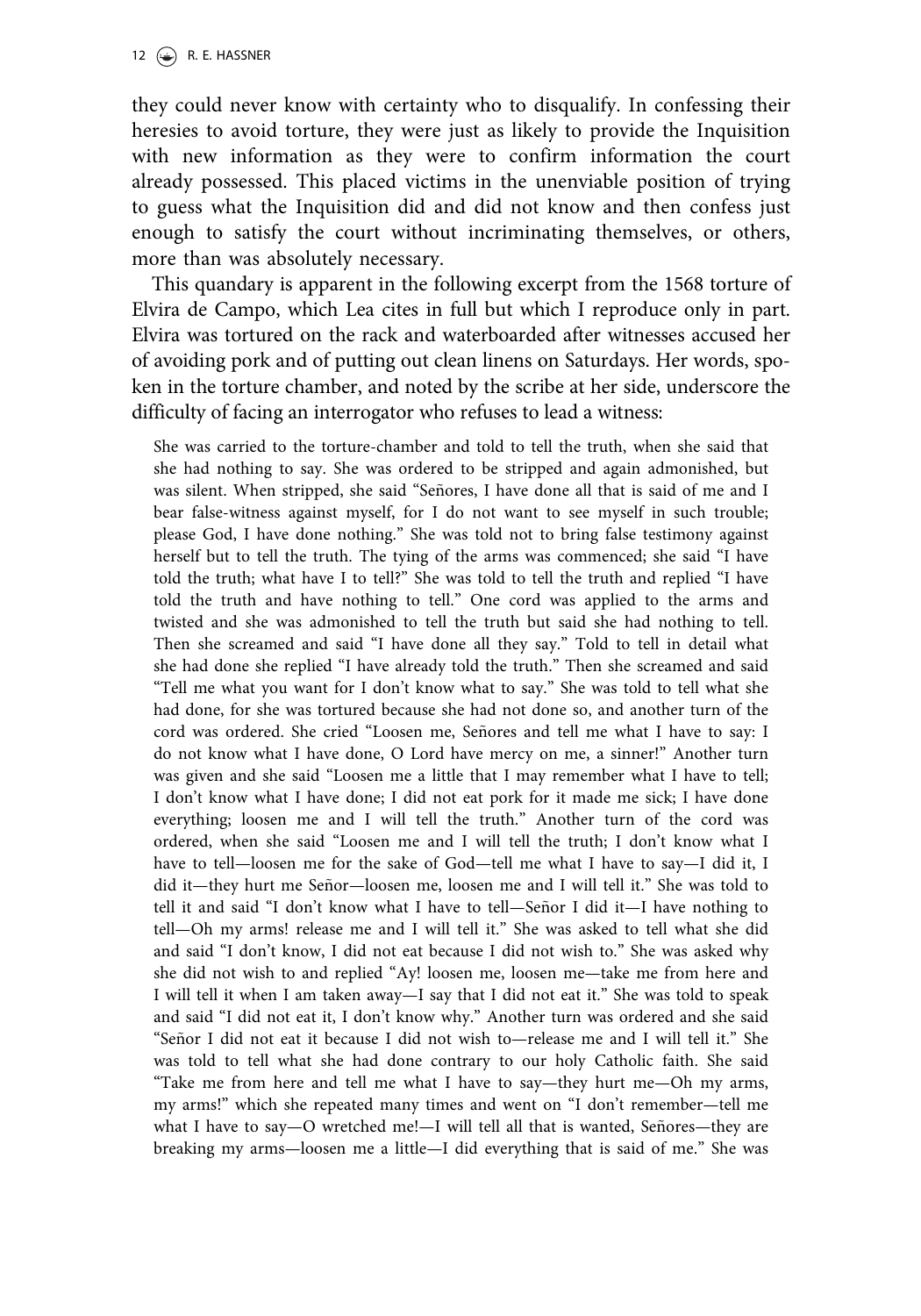told to tell in detail truly what she did. She said "What am I wanted to tell? I did everything—loosen me for I don't remember what I have to tell—don't you see what a weak woman I am?—Oh! Oh! my arms are breaking." More turns were ordered and as they were given she cried "Oh! Oh! loosen me for I don't know what I have to say—Oh my arms!—I don't know what I have to say—if I did I would tell it." The cords were ordered to be tightened when she said "Señores have you no pity on a sinful woman?" She was told, yes, if she would tell the truth. She said, "Señor tell me, tell me it." The cords were tightened again, and she said "I have already said that I did it." She was ordered to tell it in detail, to which she said "I don't know how to tell it Señor, I don't know."<sup>32</sup>

Elvira endured this torture (and there was a great deal more than I have reprinted here) without confessing. But when she was brought into the torture chamber again four days later, she confessed her Jewish practices, and denounced her mother, even before her torture resumed.<sup>33</sup>

A third method the court used to avoid false confessions was to seek information from other witnesses, from parallel trials, and from alternative sources, prior to initiating torture. The vast majority of those burned in public autos-da-fe after 1530 were convicted on the basis of witnesses, not on the basis of torture.<sup>34</sup> Since many religious traditions required social gatherings, the condemned were often tortured in caput alienum, regarding the behavior of others, those who participated with them in religious rituals. Indeed, when the papacy first authorized torture in 1252, it did so not to coerce suspects to testify against themselves but to uncover their accomplices and associates.<sup>35</sup> These were then summoned before the tribunal and questioned independently, either corroborating or contradicting the specifics provided by torture victims. As I show in the third part of this paper, the court also embedded informants in its prison cells, and it relied on intercepted messages between prisoners and their families to construct its cases against suspects.

These methods were not substitutes for, but complements, to torture and were used to confirm, dismiss, or adjust evidence collected in the torture chamber. Using these means, the Inquisition succeeded in wiping out Jewish and Muslim communities from Spain, and its colonies, over the course of three centuries: their members, their traditions, their culture, their way of life. For example, in 1584, it unraveled the Islamic community in Aguilar, the largest network of underground Muslims in sixteenth-century Spain, after a 40-year-old shoemaker, Gaspar Ozen, confessed under torture that he was the *alfaqui*, the religious leader, of that community. He identified several members of his flock, including a woman who, in turn,

 $32$ Lea, A History of the Inquisition, 3:24–25, translating from the Archivo Historico Nacional, Inquisicion de Toledo, leg. 138.

<sup>33&</sup>lt;sub>Ibid.</sub>, 26 and 234.

<sup>34</sup> Monter, Frontiers of Heresy, 75.

<sup>&</sup>lt;sup>35</sup>Lea, A History of the Inquisition, 3:11.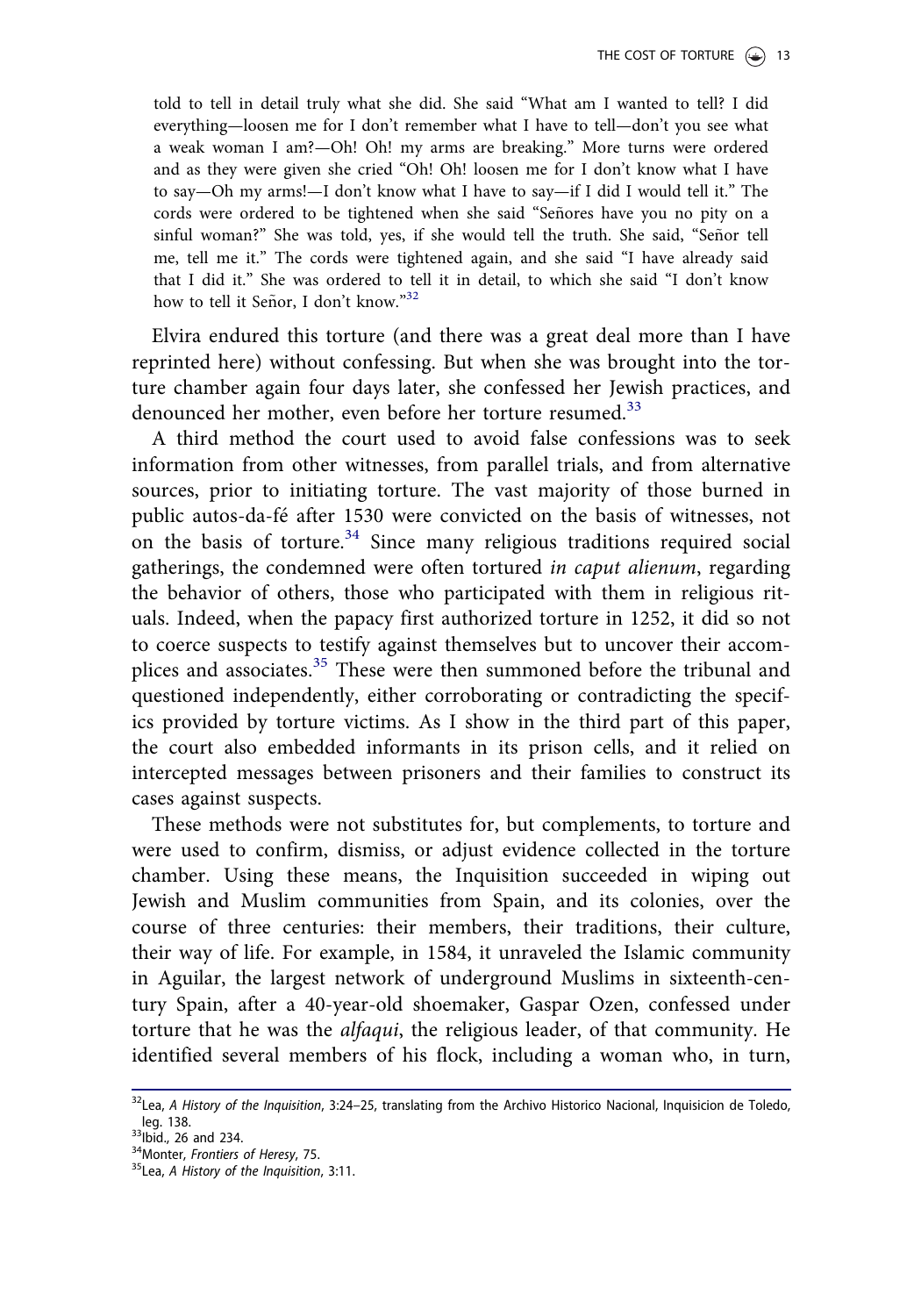named 202 members of the community. The Aguilar community disintegrated. Those community members who managed to flee were caught in Aragon, where they were apprehended during prayers.<sup>36</sup>

The most persuasive corroboration of evidence extracted under torture came from other trials. To assemble that information into a full picture of heretical practices in a given community, the Inquisition had to be meticulous in comparing and contrasting information across cases. It did so by commissioning multiple transcriptions of trial segments in which other suspects were mentioned and appending each transcription to the relevant trial of every other suspect. This meant that every useful testimony from every trial (and there were often ten or more witness testimonies in a given trial) had to be copied, by hand, dozens of times so it could be appended to the files of all related trials.

As a consequence, trial documents are exceedingly long and detailed. They contain not only the arraignment, statements by the accused, testimony from witnesses for the prosecution and the defense (often numbering dozens each), transcripts of court sessions, transcripts of torture sessions, and summations for the prosecution and defense, all affirmed, reaffirmed, and signed; $37$  they also contain files imported from parallel trials in which the accused was mentioned. These were appended to the core documents of the trial, whereupon the entire text was bound, and a scribe numbered every page. The same scribe also highlighted the most important moments of the trial by noting them in the margins of the text: particularly damning claims against the accused, any mention of accomplices, and any occurrence of torture in all its steps (the disrobing, the final admonition, the first turn of the cord, the second turn of the cord, etc.). Finally, the scribe created cover pages that included two indexes, with page numbers: one listing all witnesses against the accused, and another listing all those accused by the suspect. These two indexes allow any reader to link one trial manuscript to all other trial manuscripts in which the same names reappear.

A full trial manuscript of this sort can run in the many hundreds of pages, providing information about society, culture, family life, cuisine, industry, law, and faith. In the third part of this paper, I use evidence from a sizeable collection of such manuscripts to construct, as the Inquisition did, a network of denunciations and counterdenunciations that demonstrates the limited but crucial role torture played in the Inquisition's deliberations.

In sum, the Inquisition used interrogation methods that were goal oriented and sophisticated. Any impression to the contrary is a function of the secrecy in which the Inquisition conducted its affairs: secret prisons,

<sup>&</sup>lt;sup>36</sup>Monter, Frontiers of Heresy, 152-54.

<sup>&</sup>lt;sup>37</sup>Peters, Inquisition, 65, 93.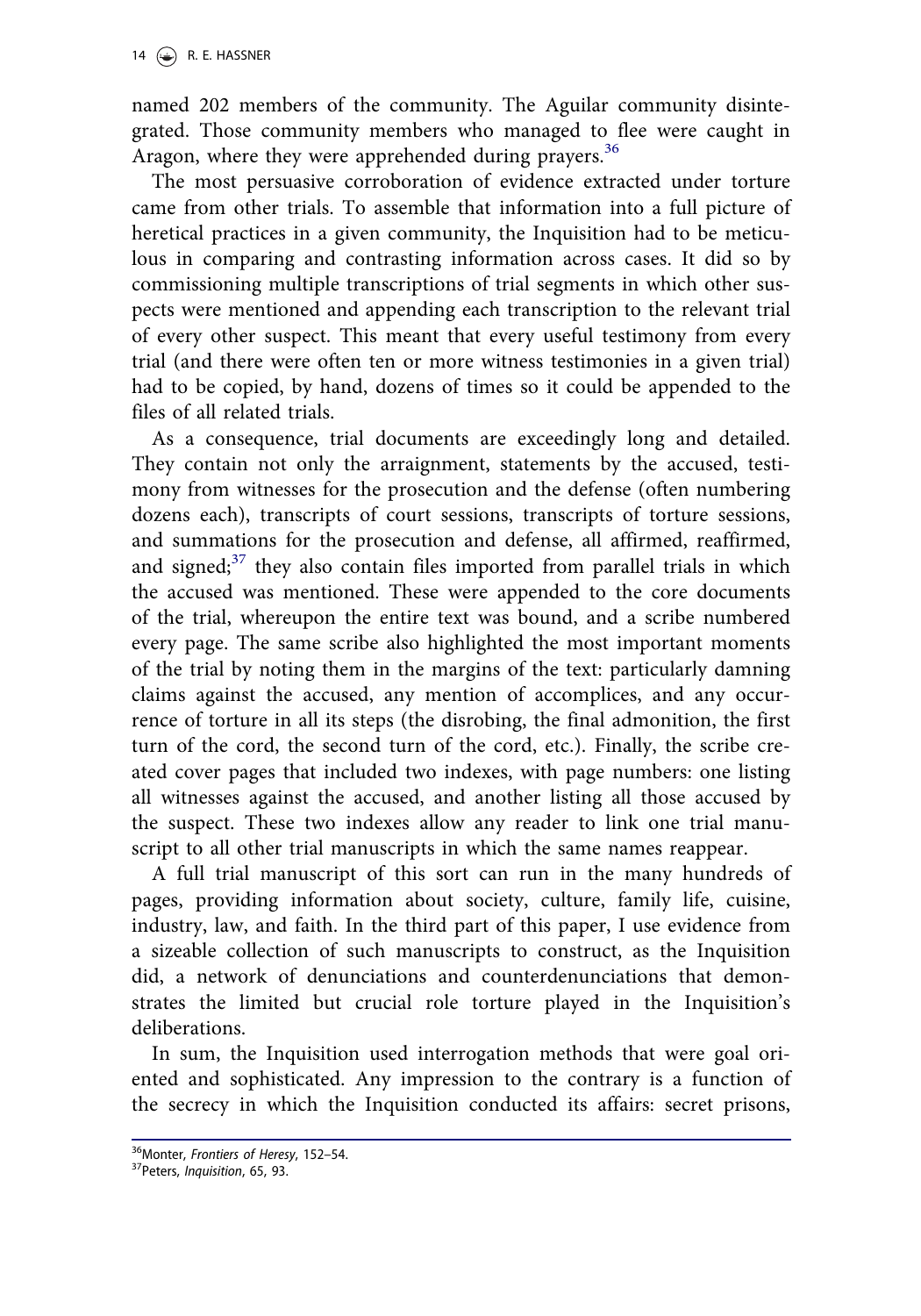anonymous witnesses, and unknown accusations. These fostered a common perception about the unhinged fanaticism of the Inquisition, a perception that (with some encouragement from anti-Catholic propagandists) persists to this day.<sup>38</sup> In many ways, this reality, in which the courts of the Holy Office violently extracted information in a cold and calculating manner, is far more terrifying than the alternative, which portrays pain as both the means and the ends of torture.

#### Toledo, 1575–1610

There is no shortage of trial documents from the Spanish Inquisition: They are available by the tens of thousands. The Archivo Histórico Nacional in Madrid alone holds information on 44,674 trials recorded by the Suprema.<sup>39</sup> Nonetheless, these documents provide a fragmented picture because so many more have been lost to fire, war, and looting, and many have been dispersed around the world. While it is sometimes possible to assemble several related files from one era and location to reach broader conclusions about the activities of the Inquisition, it is hard to do so systematically.

One notable exception is a manuscript from the Royal Library of the University of Halle, Germany, discovered by Charles Henry Lea in 1902.<sup>40</sup> It consists of 381 handwritten folios (762 pages) and documents 1,046 cases tried by the Inquisition in Toledo between 1575 and 1610, in chronological order. The Halle manuscript is remarkable not merely because it comprises so many cases but because it does so comprehensively: It captures almost every trial conducted by one of the most important courts in Spain over a period of 35 years, at a pace of about 30 trials a year. These are relaciones de causa, trial summaries sent to the archives of the Suprema in Madrid. $41$ They allow us to discern patterns regarding accusations, penalties, and torture.

The Halle manuscript provides only a handful of sentences for each trial, gathered two to three per page. The information is terse: the scribes listed the year of the trial, the name and any necessary identifying details for the

<sup>38|</sup> bid., 92.

<sup>&</sup>lt;sup>39</sup>Scott, George Ryley, The History of Torture throughout the Ages (New York: Columbia University Press), 172.

<sup>&</sup>lt;sup>40</sup>Spanische Inquisitions-Acten, MSS Yc 2° 20 (1), Historische Sammlungen der Martin-Luther-Universität Halle-Wittenberg (hereafter cited as Halle Ms.). In deciphering this manuscript, I drew on Lea's notes, which transcribe the text and sort trials by crime. Henry Charles Lea Papers, ms. coll. 111 box 102, folder 1732, Henry Charles Lea Research Collection on the Inquisition, University of Pennsylvania, Philadelphia (hereafter cited as Lea Ms.).

<sup>41</sup>Jaime Contreras and Gustav Henningsen, "Forty-Four Thousand Cases of the Spanish Inquisition (1540–1700): Analysis of a Historical Data Bank," in The Inquisition in Early Modern Europe: Studies on Sources and Methods, ed. Gustav Henningsen, John A. Tedeschi, and Charles Amiel (Dekalb, IL: Northern Illinois University Press, 1986), 100–29; Robin Vose, "Introduction to Inquisition Trial Transcripts and Records" (Hesburgh Libraries of Notre Dame, Department of Rare Books and Special Collections, University of Notre Dame, 2010).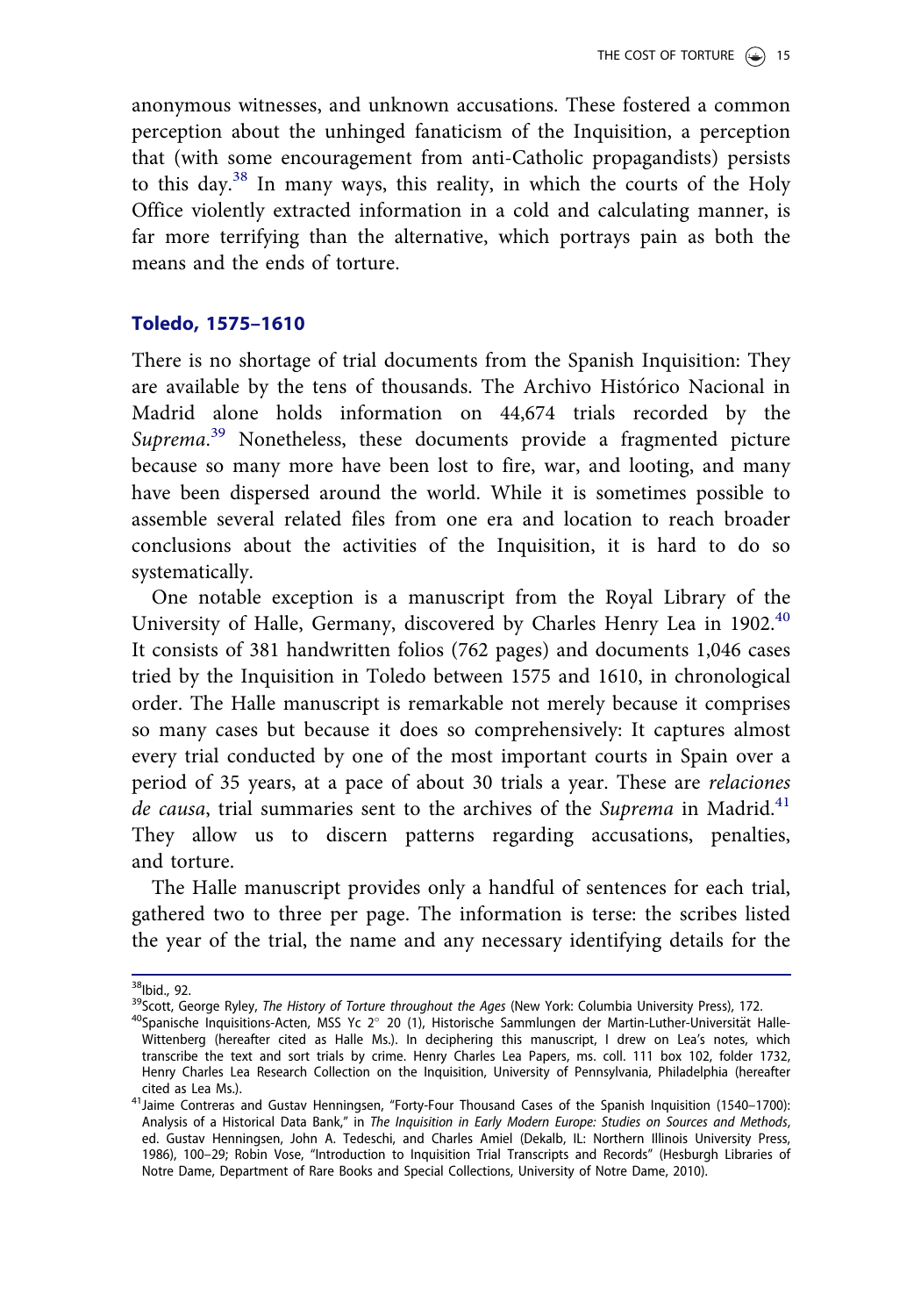

Figure 1. An excerpt from the Halle manuscript, MSS Yc  $2^{\circ}$  20 (1), showing page 5 verso and page 6 recto. These two pages display summaries of the 1575 trials of Juan Bajo, the slave Ursula, Lorenzo de Collar, Felipe Alguazil, and Diego Martin. Collar and Martin were tortured.

accused, the charges, a summary of remarkable trial highlights (irregularities regarding witnesses, whether and when the accused confessed, whether the accused was tortured and with what results), and the verdict (Figure 1).

What these listings lack in detail, they make up for in quantity: The Halle manuscript documents over a thousand trials across twelve categories of accusation. Most importantly, it summarizes 397 trials against heretics: 47 Lutherans, 163 Jews, and 187 Muslims (Table 1). These trials display a fascinating variety of accusations, claims, confessions, and penalties. For example, Isabel de Soto was tried for sorcery because she distributed love potions and practiced divination. She denied this, but the court, without subjecting her to torture, ruled against her and exiled her from Toledo for six years. Seven witnesses accused Luis Aquen, a Morisco, of making heretical statements. He rejected this accusation but offered no defense, so he was tortured with nine twists of the rope around his arms and was strangled with four turns of the garrote. Because he endured these without confessing, he received one hundred lashes and was set free. A slave named Torenco Piritado was accused of saying the law of the Moors was better than the law of the Christians. He was not tortured and did not confess but was condemned to death. Juan Gonzalez, who was married to a woman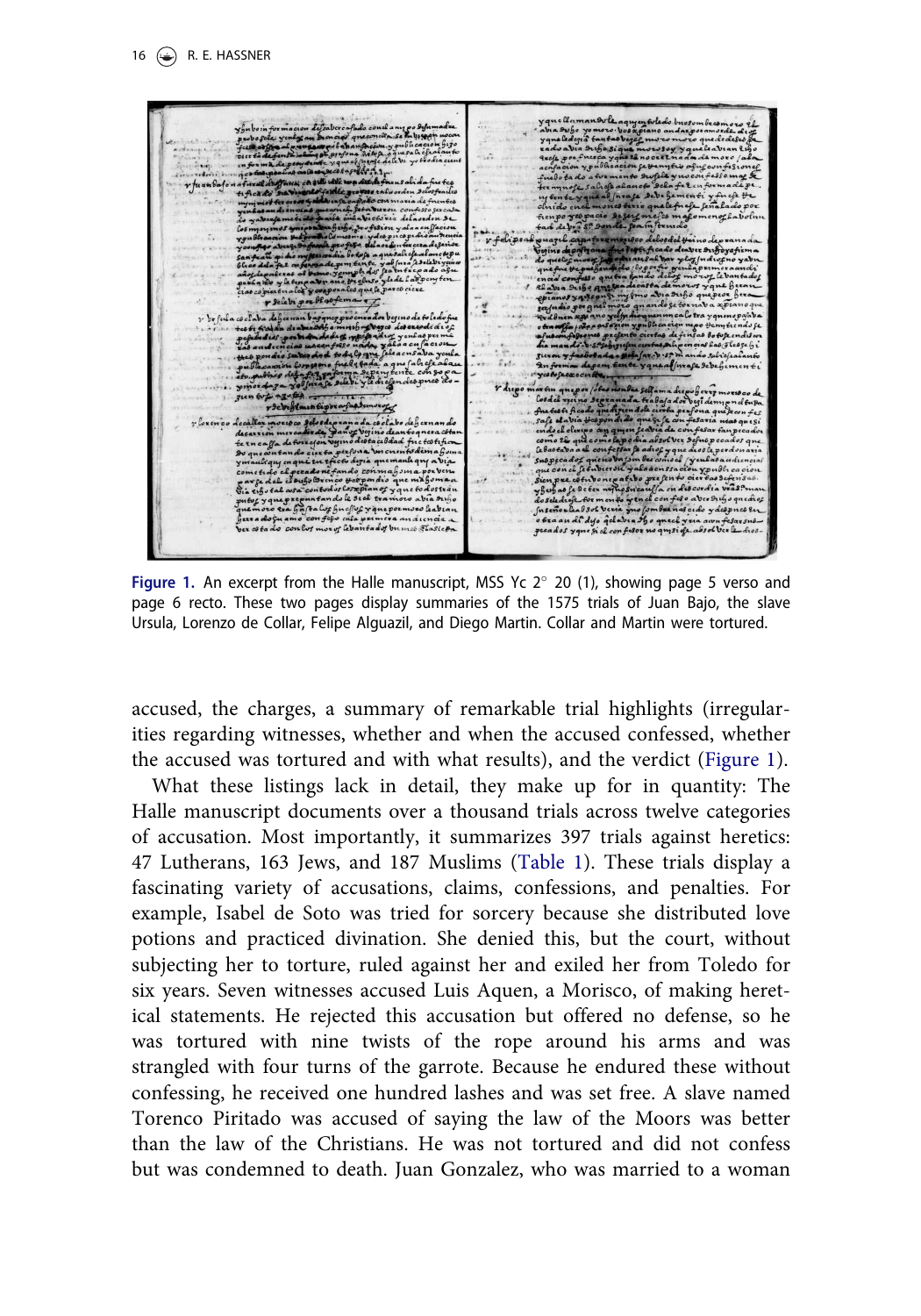| Category             | Cases | Confessions without Torture | Tortured  | Confessions with Torture |  |  |  |
|----------------------|-------|-----------------------------|-----------|--------------------------|--|--|--|
| Sorcery              | 17    | 3(18%)                      | 4 (24%)   | 1(25%)                   |  |  |  |
| Bigamy               | 51    | 35 (69%)                    | 0         | 0                        |  |  |  |
| Propositions         | 161   | 66 (41%)                    | 12 (7%)   | 3(25%)                   |  |  |  |
| <b>False Orders</b>  | 25    | 14 (56%)                    | 1(4%)     | 0                        |  |  |  |
| Lutherans            | 47    | 10 (21%)                    | 13 (28%)  | 2(15%)                   |  |  |  |
| Jews                 | 163   | 83 (52%)                    | 32 (20%)  | 8(25%)                   |  |  |  |
| Miscellaneous        | 77    | 19 (25%)                    | 2(3%)     |                          |  |  |  |
| Fornication          | 253   | 115 (45%)                   | 0         | 0                        |  |  |  |
| <b>False Witness</b> | 8     | 2(25%)                      | $1(12\%)$ | $1(100\%)$               |  |  |  |
| Blasphemy            | 46    | 28 (61%)                    |           |                          |  |  |  |
| Alumbrados           | 11    | 1(9%)                       |           |                          |  |  |  |
| <b>Moors</b>         | 187   | 66 (35%)                    | 58 (31%)  | 21 (36%)                 |  |  |  |
| Total                | 1046  | 442 (42%)                   | 123 (12%) | 36 (29%)                 |  |  |  |

Table 1. Torture and confessions at the Toledo tribunal, 1575–1610<sup>43</sup>.

in Guadalajara, stood accused of having another wife in Castel Rodrigo. He denied bigamy, insisting the woman in Castel Rodrigo was not a second wife but merely his concubine. He was acquitted. Alonso and Mari Lopez, both 70 years old, and their children Joan (28), Catalina (30), and Isabel (28), all came before the court to confess their Jewish practices and provided damning testimony against one another. The parents were condemned to life imprisonment and confiscation of property, whereas the children were imprisoned for two or three years each. $42$  As with all Inquisition documents, these manuscripts overflow with information about contemporary life: community, family, business, trade, crime, customs, culture, cuisine, fashion, and religion.

The court was parsimonious in its acquittals: It found only 193 individuals to be innocent, fewer than 20% of the cases it tried in this period. Of the remainder, just over 50% (539 cases) received penalties I would categorize as relatively light, given the means at the Inquisition's disposal: these individuals were sentenced to brief imprisonment, were required to do public penance, received a reprimand, were asked to pay a fine, or received lashings. In contrast, 27% of the accused received heavy sentences, including exile, hard labor (in the form of rowing in the royal galleys), or perpetual imprisonment. The remaining 3%, or 31 individuals, were sentenced to death. On average, the court was relatively lenient in its penalties: most defendants were required to abjure de levi or de vehementi, denying their crime under oath in a public ceremony, accompanied by some penance or fine.

 $42$ Lea Ms., 9, 36, 118, 11, 65, respectively.

 $^{43}$ The categories were assigned to the cases by Lea. Where information on confessions was absent, I treated the case as if no confession had been offered. For confessions without torture, percentages refer to the ratio of confessions to all cases. For confessions with torture, percentages refer to the ratio of confessions to torture cases.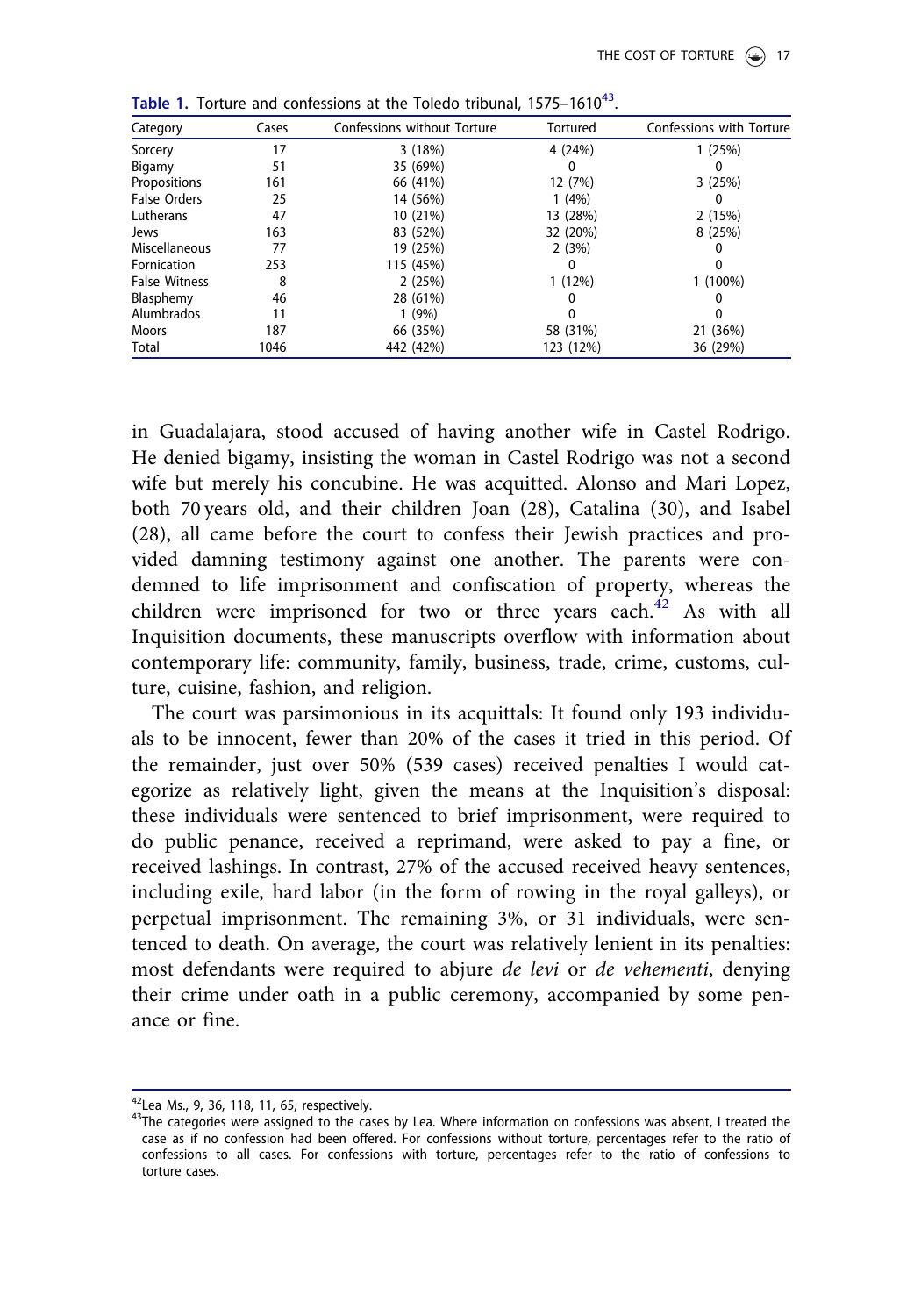## The Inquisition tortured comprehensively

Of the 1,046 individuals tried by the Toledo court, 123 (or 12%) were tortured. This amounts to an average of three or four cases of torture per year. What commonalities do these instances of torture display?

First, the court focused its torture on heretics: 84% of those tortured stood accused of the most severe crimes tried by the Inquisition: Lutheranism (13 tortured), Judaism (32 tortured), and Islam (58 tortured). Over the course of 35 years, the court tortured 20 individuals for other religious offenses. But even though heretics were the most likely among the accused to be tortured, torture was used selectively even in those cases. Of the 397 heretics examined by the court, a quarter were put to torture. The rest were not.

Second, many were tortured because they maintained their innocence despite overwhelming evidence to the contrary. The goal of torture was not to punish a suspect for their recalcitrance but rather to resolve inconsistencies when witnesses agreed with one another but contradicted the accused. Estefano Grillin was accused of making blasphemous statements to a group of travelers who had shared a carriage with him on the road from Jativa to Illescas. Their accounts were detailed, and in accord with one another, yet he persisted in his denial. Maria de Villares made an incomplete confession even though sixteen witnesses testified against her, including her own daughters, so she was tortured. Similarly, Antonio Lopez Duarte was tortured when he refused to confess even after eleven witnesses testified against him, including his sister-in-law. Maria Rodriguez attempted to present disqualifying evidence against her accusers but failed. Manuel Sanchez stood accused by several witnesses but was able to disqualify only some. Francisco Baez Pinto was tortured because he claimed innocence, even though spies in his prison cell provided evidence against his "continued heresies" even after his arrest.<sup>44</sup>

Third, several of the accused were tortured because their testimony was found to be unpersuasive or otherwise suspect. Seven witnesses heard Claudio Langier, a Frenchman, make insulting statements about the Inquisition at the Royal Court in Escorial, but he only confessed to some of these statements and not to all of them. Confronted with evidence of Lutheranism, Hernando Valiente equivocated until, under torture, he admitted he had indeed been Lutheran until he learned about the Catholic faith four years prior. The court heard rumors that Juan del Bosque had consorted with the famous Swiss Reformer Theodore Beza. During his arrest, he had removed a letter from his pocket, torn it up, and swallowed the pieces. This, despite his denials, aroused enough suspicion to

<sup>44</sup>Ibid., 19, 67, 68, 74, 78.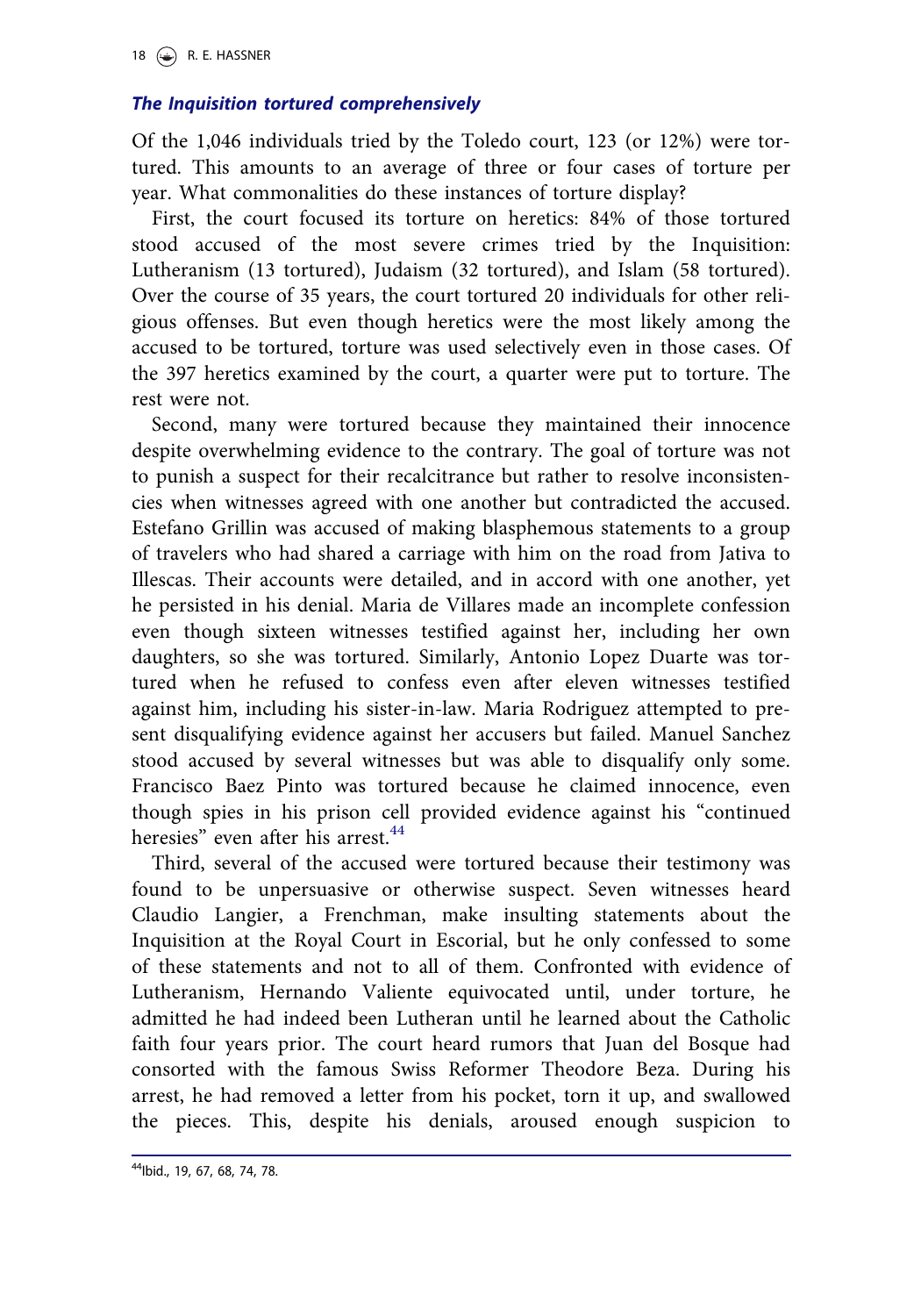torture him. Pedro Lorenco confessed "partially and extenuatingly." Guido de Armenderria, accused of blasphemy, tried to excuse and reinterpret his statements, but his confessions were inconsistent and raised doubts. Isabel Perez was accused of burying her husband according to Muslim rites. These suspicions were confirmed when his body was exhumed and found to be clad in a new shirt, his arms uncrossed. Isabel argued, in vain, that she had buried him in a clean shirt because his shirt was stained with blood and she loved him too much to bury him in soiled clothes.<sup>45</sup>

The trial of David de la Chinalohe presents an archetypal example for the type of uncertainty most likely to lead to torture.<sup>46</sup> Two Englishmen, who knew David from France, happened to encounter him in the streets of Madrid and informed the Inquisition that he was a covert Lutheran. Once arrested, his cellmates in the Inquisition prison reported he openly praised Lutheranism and had tried to escape through a hole in wall. David confessed he had been an apostate but that he had long since converted: he had only pretended to be a Lutheran because he had fallen in love with a Lutheran girl in France. He managed to disqualify the two Englishmen as witnesses, demonstrating they bore ill will against him. Confusing matters further, one of his cellmates retracted his testimony, arguing that the other prisoner had persuaded him to lie. The court was unable to reach a decision on how to proceed and appealed to the Suprema, which ordered torture. It yielded nothing; the case was dismissed.

#### The Inquisition tortured systematically

The Toledo Inquisition directed brutal violence at helpless victims. Yet it is hard to look at these 123 cases and walk away with the impression that the Toledo court was eager to torture. Sessions in the torture chamber ceased at the moment of full collaboration, often before torture had even begun. In two consecutive trials, Simon Fernandez (aged eighteen) and Antonio Fernandez (aged seventeen) both confessed after the court had voted to torture them but before torture began, so none took place. Alonso el Gordo falsely accused others of heresy, was taken to the torture chamber, but recanted everything before being strapped to the rack, ending the session. Lorenco Lopez was ordered to be tortured, but when he learned his wife, Isabel, had already confessed under torture to everything they had done together, he too confessed, and his torture was not carried out. The court voted to put Maria de Avana to torture but, before her sentence was read

<sup>45</sup>Ibid., 41, 54, 55, 71, 104, 124.

 $46$ Ibid., 60.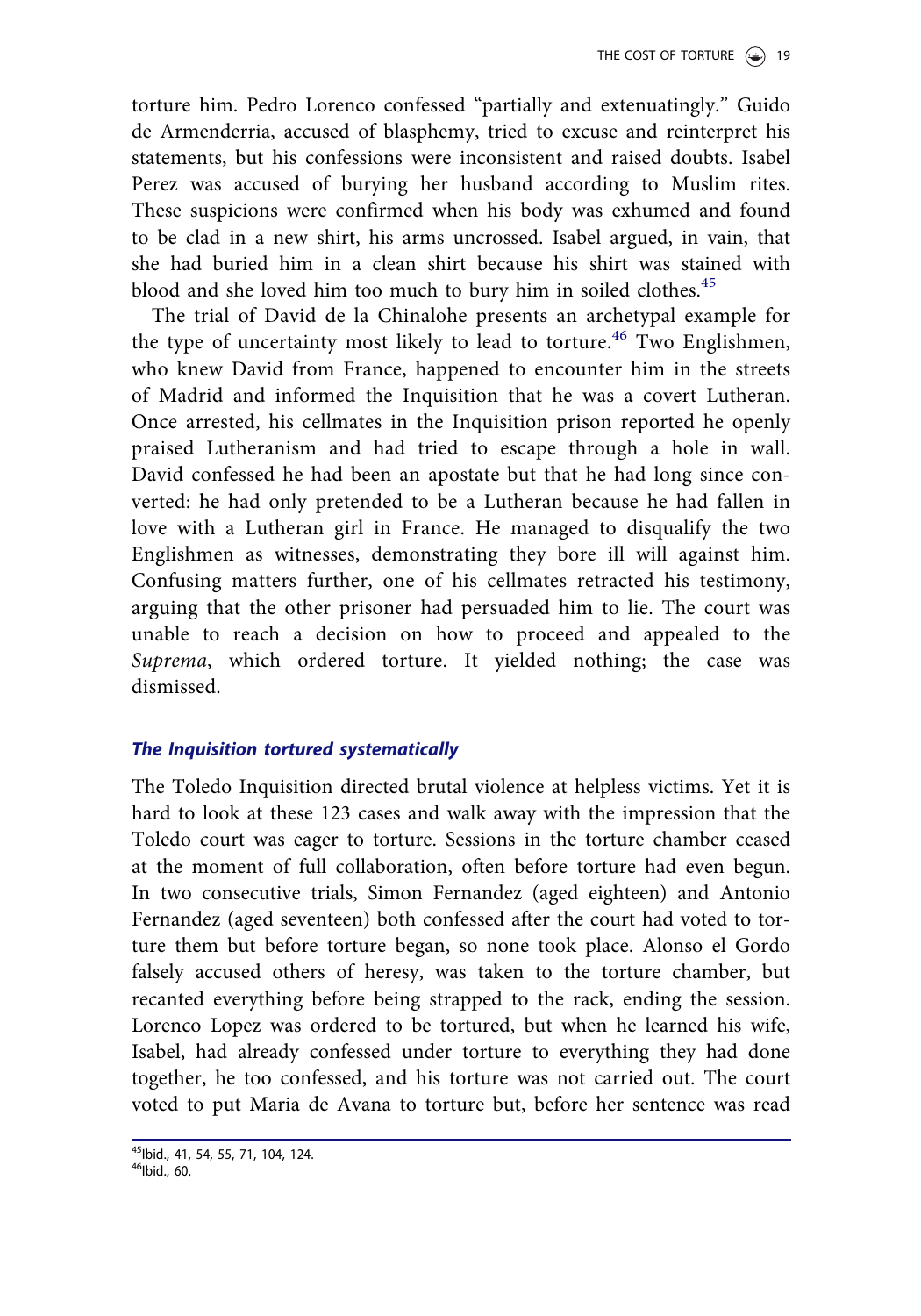to her, she confessed, so no torture took place.<sup>47</sup> These accounts cannot be squared with the popular image of sadistic inquisitors eager to induce pain.

Did the court torture primarily to instill fear in the population? There are two reasons to doubt that torture served primarily as a threat or penalty. The first is the court had other extreme means for threatening those under its shadow. The Halle manuscript shows the Toledo court tortured 123 people but handed out severe penalties to 313 individuals, including 31 death sentences. Suspects were more likely to dread the very real chance of perpetual exile, hard labor, lifelong imprisonment, or death (30%) than they were to fear the odds of torture (12%). Yet another 12% of the accused received sentences of 50, 100, or 200 lashes at the end of their trial, but the court never considered these part of the torture proceeding. They occurred after the trial and in a separate location as a punishment imposed on the guilty. The specific category of pain the Inquisition classified as torture, then, was neither the most extreme, the longest, nor the most frequently administered pain in its repertoire.

The second reason why it is difficult to conceive of torture as a form of political terror in this instance is that the tortured did not receive harsher punishments than others at the conclusion of their trial. Indeed, they were treated comparatively more leniently, if found to be innocent, than those who confessed their crimes without being tortured. Of the individuals who were not tortured, about 30% received harsh punishments at the end of their trials, regardless of whether they confessed or were found guilty for some other reason. This is true regardless of the level of offense suspected: heretics were just as likely to receive severe penalties (29%) as the average suspect (30%), or as the suspect who was not tortured and confessed (30%), or who was not tortured and refused to confess (28%). However, among those who maintained their innocence throughout the torture ordeal only 23% received severe sentences. Conversely, 30% of individuals tortured were acquitted, a much higher rate than the 17% acquittal rate among those not tortured.

Thus torture was not synonymous with harsh verdicts. Penalties depended not on torture per se but on the nature of the accusation and on the willingness of the accused to cooperate and demonstrate their innocence, either by confessing their own guilt prior to torture, or by maintaining innocence despite torture. For example, the court tried four individuals for the crime of denying purgatory.<sup>48</sup> One of the four, Matio de Atienca, confessed when confronted with the initial accusation and was sentenced to perpetual imprisonment. Three others refused to confess but, due to the presence of convincing evidence against them, were sentenced to torture.

<sup>47</sup>Ibid., 76, 105, 126, 133.

<sup>48</sup>Ibid., 54, 57, 61.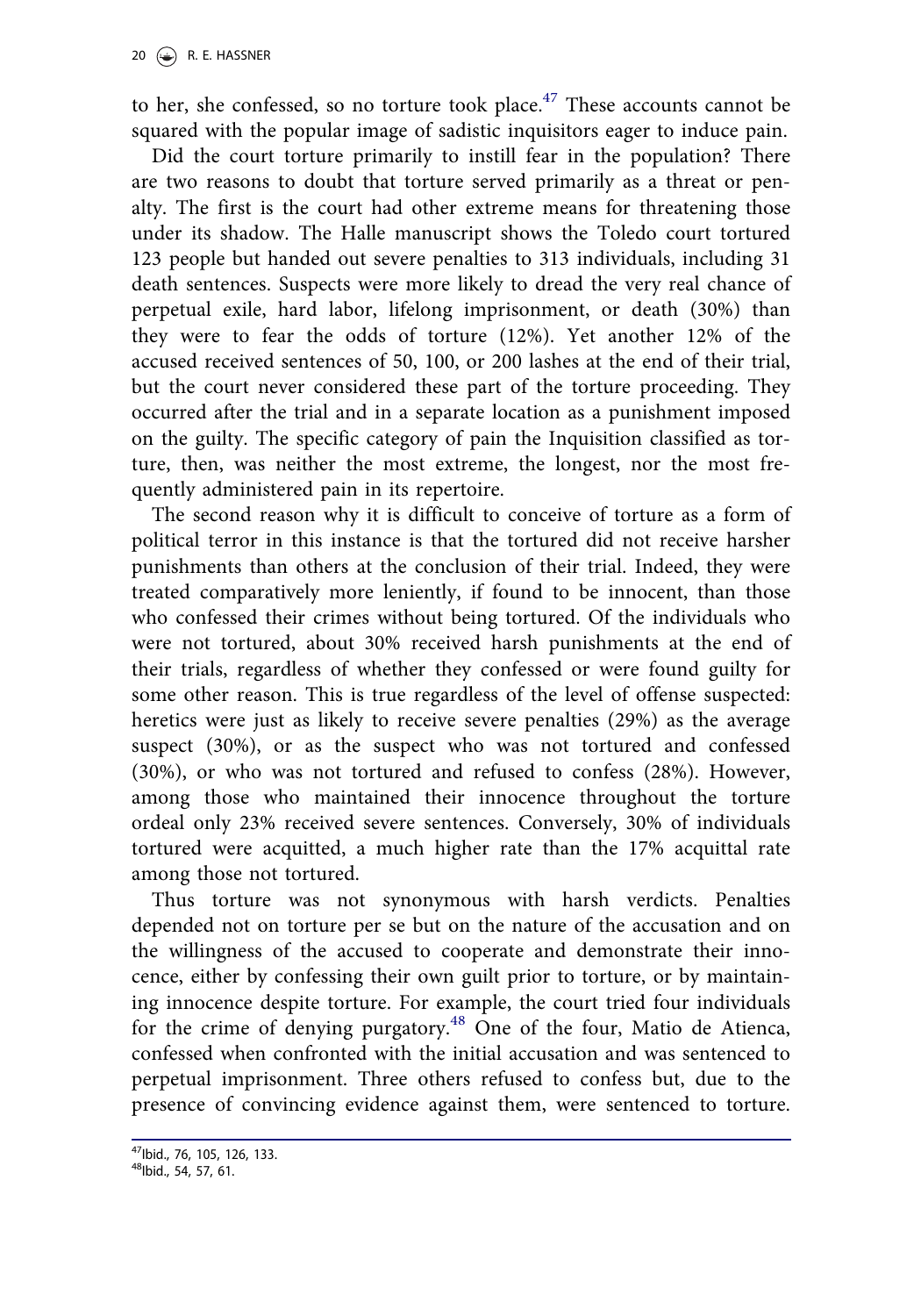Two maintained their innocence throughout their torture session: at the end of their trial, Joan Frances was sentenced to 100 lashes, and Anton Martin Duay received a mere reprimand. The fourth, Melchior Florin, confessed under torture and was imprisoned for life, with three years of hard labor in the galleys. The difference between the punishments Atiencia and Florin received can be attributed to Florin's delayed confession: had he, like Atiencia, confessed to begin with rather than during torture, he might have avoided three years of hard labor. The variations in penalty cannot, however, be attributed to torture but to the timing of their confessions: Frances and Duay, accused of the same crime and similarly tortured, but without confessing, walked away with relatively light penalties.

Another illuminating comparison involves the three individuals tried for "following the law of Mohammed" (as opposed to those accused of specific Muslim practices).<sup>49</sup> Ines, a slave, confessed to the accusation and received a reprimand. Juan Gonçalez denied the claim, was tortured, but successfully maintained his innocence throughout his torture. He was required to perform a public renunciation and to receive instruction in the Catholic faith. Gaspar de Guzman also denied the claim and was tortured, but he confessed as the torture was about to begin, admitting his own guilt and naming other collaborators. He was punished with life imprisonment, confiscation of goods, and four years' hard labor.

In fact, one gets the impression that, at least some of the time, the Inquisition in Toledo viewed torture as a time-consuming burden. Torture required lengthy deliberations, significant expenses, and physical relocation of the court to the torture chamber. The court expressed its frustration by imposing particularly harsh penalties on those who only confessed during torture what they felt ought to have been confessed earlier. Those who were tortured and only then confessed their crimes stood a 59 percent chance of facing a heavy penalty, including death, compared to the 30 percent rate of harsh penalties among all other cases. The subgroup of individuals who confessed during torture is the only group for which the number of heavy penalties exceeded by far the number of light penalties.

The Inquisition's occasional frustration with the torture process is exemplified in the trials of Manuel Enriquez and Susarte Lopez.<sup>50</sup> In 1585, the court tried two Judaizers who had studied, prayed, and fasted together. Both denied the accusation and both were tortured. Susarte Lopez refused to confess and was sentenced to three years' hard labor. But Manuel Enriquez confessed under torture, then revoked his confession, was tortured two more times, and revoked his confession each time. He received a much harsher sentence: one hundred lashes and six years of hard labor.

<sup>49</sup>Ibid., 119 135.

 $50$ <sub>ibid., 64.</sub>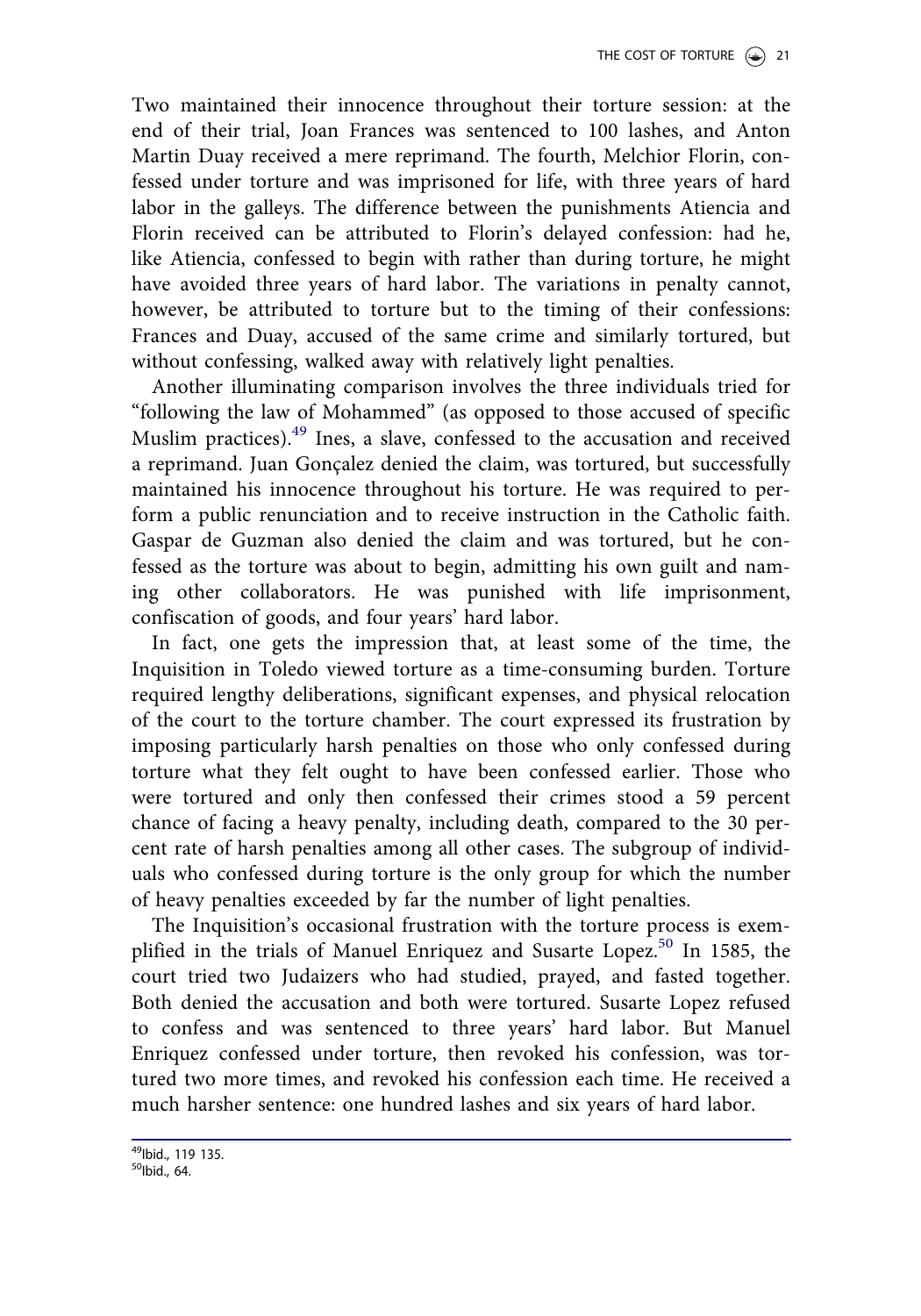It seems, then, that the Inquisition did not use torture primarily to punish, for it had a wide range of harsh and durable penalties that it could impose, nor did it associate torture with guilt. Instead, the Inquisition viewed torture dispassionately, as a procedural tool to resolve uncertainty and arrive at (what it considered to be) the truth. To wit, those who "proved" their innocence under torture received light sentences or no sentences at all. A 16-year-old girl accused Domingo Pereira of teaching Judaism, leading Jewish services in his home, and helping persecuted Jews escape to France. He successfully identified and disqualified the key witness and provided the court with character witnesses, but, presumably due to the presence of other reliable witnesses, he was ordered to be tortured. He did not confess and was set free without further punishment. Five witnesses accused Bartolome Lopez of Jewish practices, but he denied the accusation, was tortured without confession, and was released. Miguel Canete stood accused of performing Islamic ablutions, but the only witness soon revoked their testimony. Canete initially confessed, then claimed he might have misunderstood the court's questions because he was an uneducated man and partially deaf. Uncertain of his guilt, he was put to torture, withstood four turns of the cord, and was set free.<sup>51</sup> This pattern recurs in nearly onethird of the instances of torture ordered by this court. In all these instances, the Inquisition viewed the ability to withstand torture without confessing as evidence of innocence. In no instances did the court punish with death those who withstood torture in silence. Indeed, less than a quarter of those who withstood torture in silence received the harshest penalties available to the court: exile, hard labor, or indefinite arrest. This flies in the face of claims that torture served a primarily punitive function.

### Inquisitorial torture yielded information

The Halle manuscript lists 442 confessions in the 922 trials in which torture did not occur, a confession rate of  $42\%$  (or higher).<sup>52</sup> It lists 36 confessions for the 123 trials in which torture did occur, a confession rate of 29% (or higher). About a quarter of Jews tortured confessed during torture. Fewer Lutherans confessed under torture (15%) and more Muslims confessed under torture (36%), but in the absence of details it is impossible to say why.

 $51$ Ibid., 144, 67, 77, 144, respectively

<sup>&</sup>lt;sup>52</sup>The Halle manuscript lists the presence or absence of confessions for most but not all cases. Some 20% of cases make no reference to confessions, presumably because there was no confession to record. Where this occurred, I treated the case as a nonconfession. In actuality, the rate of confessions from both torture and nontorture interrogations may be somewhat higher than 42% and 29%, respectively. But there is no reason to assume that scribes were biased in mentioning or omitting confessions when they summarized torture sessions as opposed to when they summarized nontorture sessions.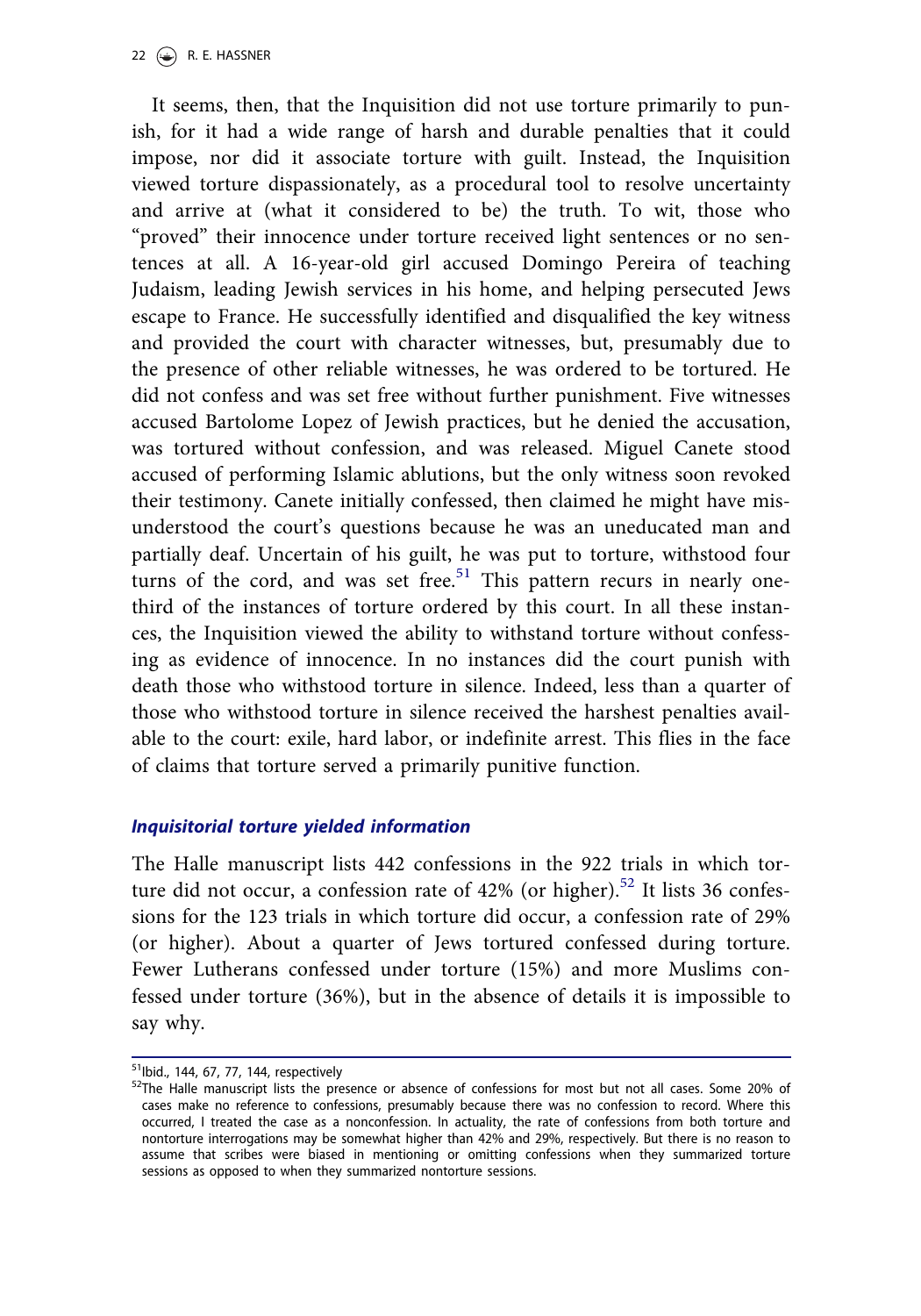This relatively high confession rate under torture is particularly remarkable if one considers that the Inquisition did not employ torture and nontorture in parallel but rather in sequence. The accused were only put to torture after they had been given three opportunities to confess. Thus, the 123 who were tortured were not chosen at random from among the 1,046 cases but were a subset of the "hardest" cases, cases in which a nonviolent interrogation failed and the Inquisition chose to pursue torture.

At the same time, a 29% confession rate also implies a 71% silence rate: more than two-thirds of the torture sessions ended without a confession. This contradicts the common notion that the Inquisition tortured relentlessly until it obtained confessions. We do not know how inquisitors decided on the type or duration of torture. But the data make clear that, more often than not, they chose to cease torturing for reasons other than obtaining a much-awaited confession. For the Inquisition, the goal of torture was not a confession, let alone pain for the sake of pain. The goal of torture was to obtain information.

Consequently, the Halle manuscript provides a dispassionate account of those torture sessions that resulted in confession alongside a majority of cases that yielded silence or inconclusive results. Ana de Castro confessed to Jewish practices, and named other Jews, after the court confronted her with evidence from seven witnesses. Because she subsequently revoked some of her accusations, she was tortured, but she insisted on her revocation, despite torture. Luis Hernandez was seen praying the salat (daily Muslim prayers) and keeping snakes and lizards, but his torture yielded no confession. The case was suspended and he was released, whereupon two of his cellmates testified that he had conducted Muslim prayers in prison and had fasted during Ramadan. He was arrested again and denied the accusation, leading the court to discordia. The Suprema ordered torture, which Hernandez endured without confessing. Isabel de Aguilar, mentioned above, admitted to Moorish practices under torture and named other secret Muslims, including her husband. Sixteen-year-old Ysabel Fernandez denied being a Muslim, despite strong evidence against her. She was tortured, confessed, then revoked her confession but, presumably due to the realization that torture would resume, she ultimately confessed fully, denouncing several others.<sup>53</sup> Accounts like these suggest the Toledo tribunal revealed instances of torture that provided information alongside instances in which torture provided no information.

Why should we give any credence at all to the court's self-reported confession rates? I can think of five reasons. For one, if the court sought to inflate confession rates, would it have so readily disclosed the 71% of cases

<sup>53</sup>Lea Ms., ibid., 73, 121, 128.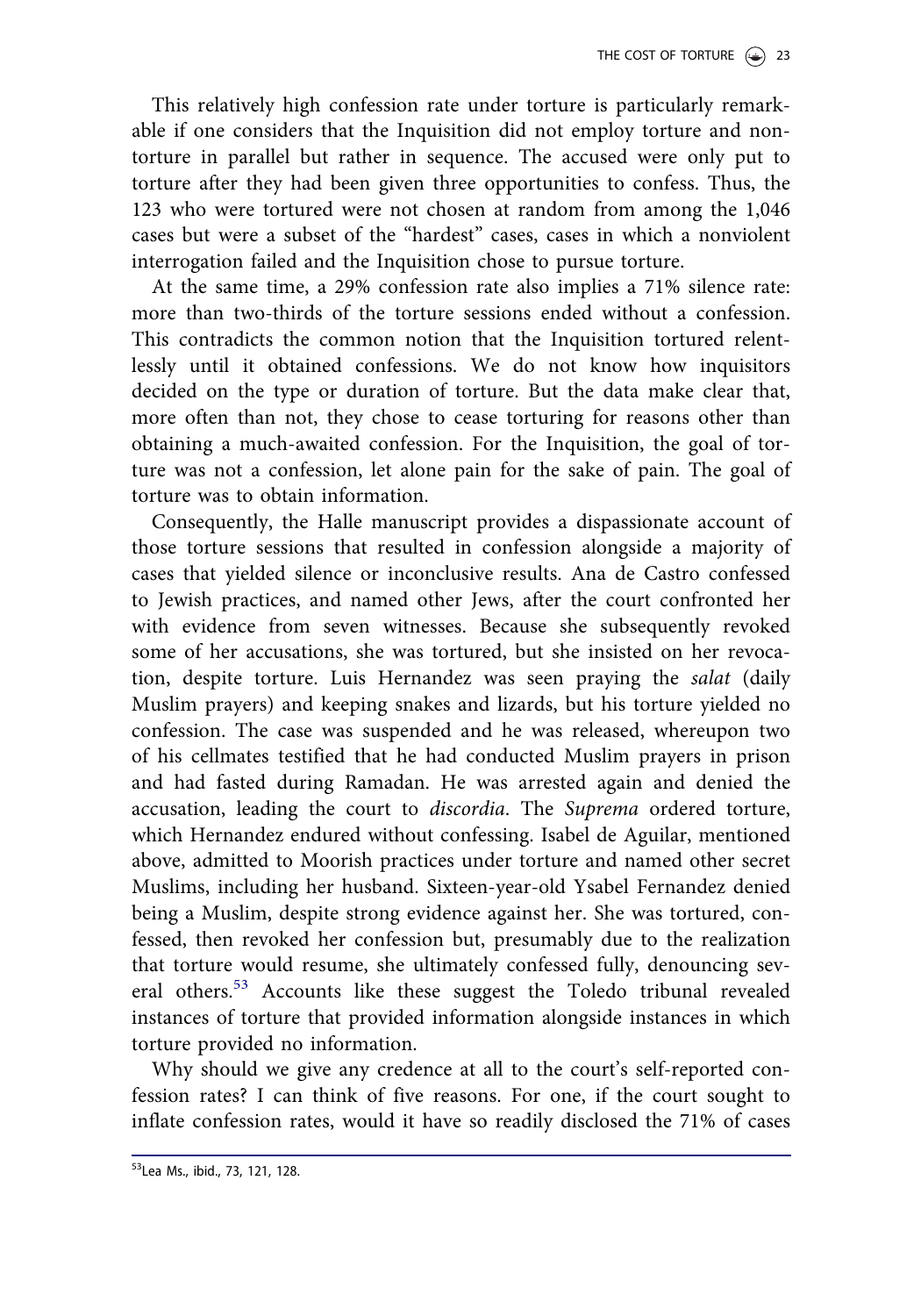in which no confessions took place? Second, it is not obvious that the court considered confessions to be an indicator of "success" worth inflating. Its stated goal was to uncover innocence or guilt, not to force confessions. This is evidenced by the relatively lenient penalties imposed on those who endured torture in silence and by its frequent reports of cases in which trials were discontinued for lack of evidence or defendants were declared innocent. Third, there is no reason to assume the court would have inflated the 29% confession rate for torture any more, or less, than it would have inflated the 42% confession rate for trials without torture. Thus, regardless of how reliable its reports might be, the relatively high ratio of confessions from torture compared to confessions without torture remains remarkable. Fourth, the Halle manuscript was not compiled to serve as a public document but to act as an internal report, to be read exclusively by the Suprema. Given its frequent involvement in the Toledo court's decision making regarding torture, overruling some decisions to torture while demanding torture at other times, it seems unlikely the Toledo court would have wanted to, or could have, manipulated confession statistics. Fifth, the Toledo court had no incentive to persuade its readers of the efficacy of torture. Both the inquisitors in Toledo and the inquisitors in Madrid agreed that torture was a legitimate and effective legal procedure, as did all European courts in this period.

The data in the Halle manuscript do not suffice to conclude whether socalled confessions in the torture chamber were objectively truthful or whether they provided information the Inquisition considered useful in subsequent prosecutions. The files do not tell us how the Inquisition decided whether a confession was honest, or complete, or mere lip service. Determining whether torture can elicit reliable information requires access to detailed trial manuscripts, so that specific facts torture victims provided can be compared with testimony provided by other witnesses who were not tortured. The archives of the Inquisition in Mexico City, examined in the next section, offer one opportunity to perform such an analysis.

### Mexico City, 1589–1601

The first name that escaped the lips of Luis de Carvajal, when the cords around his arms were tightened for the second time, was that of his seventeen-year-old sister, Anica. At the fourth turn of the cord, he named his mother, Doña Francisca, and four other sisters, Doña Isabel, Doña Catalina, Doña Mariana, and Doña Leonor. After the sixth turn of the cord, he began naming 113 family members, friends, and acquaintances who were practicing Judaism in secret. His confession laid bare before the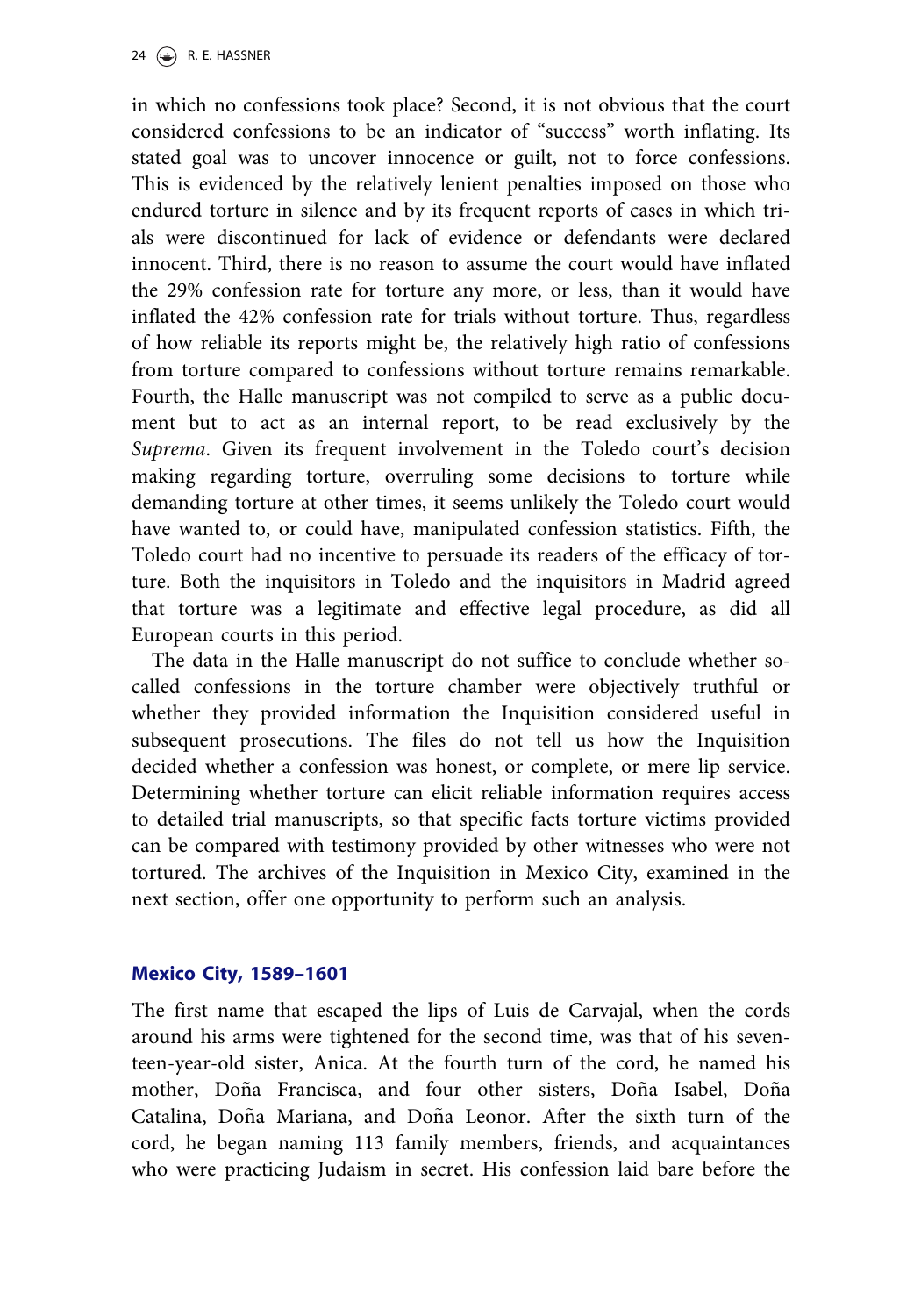Inquisition the structure of Mexico City's underground Jewish community, a community of which Carvajal was the de facto leader.

Carvajal's torture session began on 8 February 1596. Ten months later, in December 1596, and again in 1601, the Inquisition staged two of the most elaborate autos-da-fe to be performed in the New World. The Inquisition paraded heretics on the Zocalo, the central square of Mexico City, publicly pronounced their sentences, performed rituals of penitence, and then "relaxed" (transferred) into the hands of the civil authorities those condemned to be burned at the stake. Two hundred and ten individuals, accused of various heresies, participated in the great autos-da-fe of 1596 and 1601. Of these, 86 were Judaizers. Carvajal himself named 57 of these 86. In total, 11 were burned at the stake, 10 of which had been named by Carvajal. The eleventh was Carvajal himself.

According to most accounts, the torture of Luis de Carvajal, like the torture of ten other members of his circle, doomed the nascent Jewish community in sixteenth-century Mexico.<sup>54</sup> Those Judaizers who were not burned, imprisoned, sentenced to hard labor, or doomed to abject poverty and public humiliation fled back to Europe, from where their families had originally escaped the Inquisition. However, a careful look at the evidence available to the Inquisition prior to its decision to torture suggests torture played a far more subtle a role in eradicating Judaism from New Spain than hitherto assumed. An analysis of archival evidence from this period shows much of the information Carvajal and others provided in the torture chamber was accurate, but none of it was new. The Inquisition had already assembled this information prior to Carvajal's torture. It did not use torture to reveal "actionable intelligence" but instead to corroborate information that had been disclosed outside the torture chamber. More importantly, the Inquisition in Mexico City treated this information with caution. It never relied exclusively on information extracted from torture to determine a suspect's guilt or innocence.

#### The Inquisition tortured meticulously

That Carvajal, his family, and his closest friends practiced Judaism secretly is not in doubt. Carvajal wrote an autobiography, in his own handwriting, attesting to his religious beliefs. He also left behind other Jewish texts, such as his personal copy of Maimonides's "Principles of Faith," the Ten

<sup>&</sup>lt;sup>54</sup>Martin A. Cohen, The Martyr: Luis de Carvajal: A Secret Jew in Sixteenth-Century Mexico (Albuquerque: University of New Mexico Press, 2001); Toby Green, Inquisition: The Reign of Fear (New York: Thomas Dunne, 2007), 84–87, 157–63.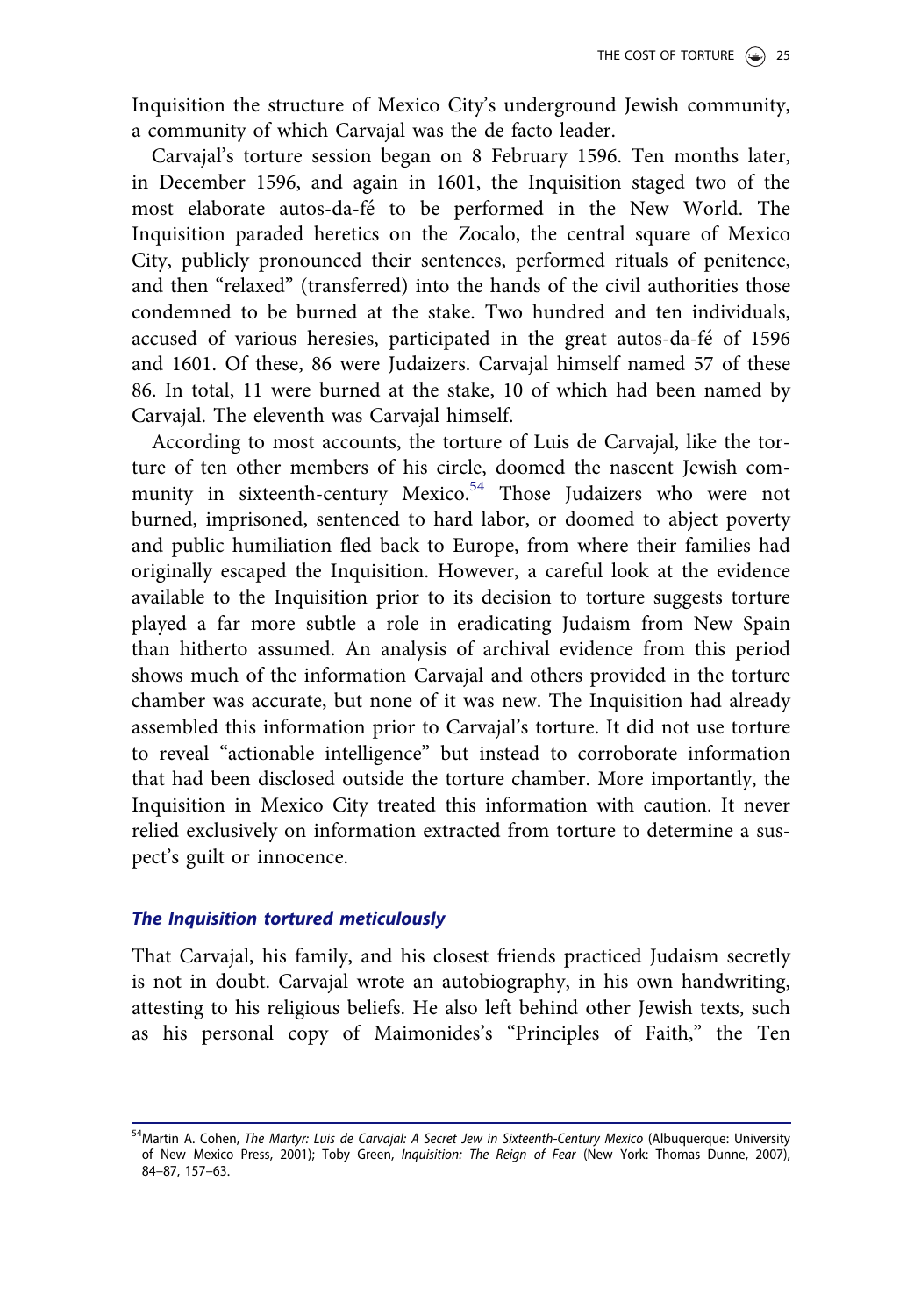Commandments, and a Jewish prayer manual.<sup>55</sup> He and his family members spoke and wrote at length about their lives and practices. Historians have used Carvajal's writings and trial documents from this period to piece together information about his family: their travels, livelihoods, relationships, and tragic deaths. Carvajal is now recognized as one of the most famous conversos in the New World and as the first Jewish author in the Americas whose written work has survived to our time. We know a great deal about his Judaism: how he adopted the pseudonym José Lumbroso ("Joseph the Enlightened"), how he circumcised himself with an old pair of scissors, how he prayed, how he celebrated his holidays and fasts, and how he assumed leadership of this sizeable secret Jewish community, which had fled the Inquisition from Portugal and Spain to Mexico in the mid-sixteenth century.

What historians have not done is correlate witnesses and accusations across these trials to answer two fundamental questions about torture: How reliable was the information Carvajal provided under torture? And, what role did this information play in condemning members of Carvajal's community? These trials allow us to shed light on these questions because so many documents from the archives of the Inquisition have survived. I have succeeded in locating the manuscripts for fifty-three of the trials related to Luis de Carvajal and the converso community that surrounded him and his family. Many of these trials lasted months or even years, involving dozens of witnesses. The manuscripts that document these trials often exceed hundreds of handwritten pages in length. The manuscript for Carvajal's trials, which lasted seven years, contains 695 pages. The trial documents of his sister Marianna contain 478 pages. The leather-bound manuscript containing the trial documents of his close confidant, Manuel de Lucena, amounts to 1334 handwritten pages.

These manuscripts are filled with witness testimonies, accusations, and evidence. This level of detail makes it possible to establish the order in which all key members of this Jewish community were arrested, interrogated, and, occasionally, tortured. That timeline, in turn, allows us to establish what evidence the Inquisition amassed prior to its decision to torture, how information extracted during torture compared to information acquired previously, how the court acted on any new information it acquired in the torture chamber, and whether that information, in turn, was corroborated in the trials that followed. This wealth of historical information contrasts rudely with the dearth of information about modern torture campaigns, in which the identity of victims, let alone the precise information provided under torture, is rarely available. Here, in contrast,

<sup>&</sup>lt;sup>55</sup>See Martin A. Cohen, trans., "The Autobiography of Luis de Carvajal, the Younger," American Jewish Historical Quarterly 55, no. 3 (March 1966): 277–318; and Seymour B. Liebman, trans. and ed., The Enlightened: The Writings of Luis de Carvajal, el Mozo (Coral Gables, FL: University of Miami Press, 1967).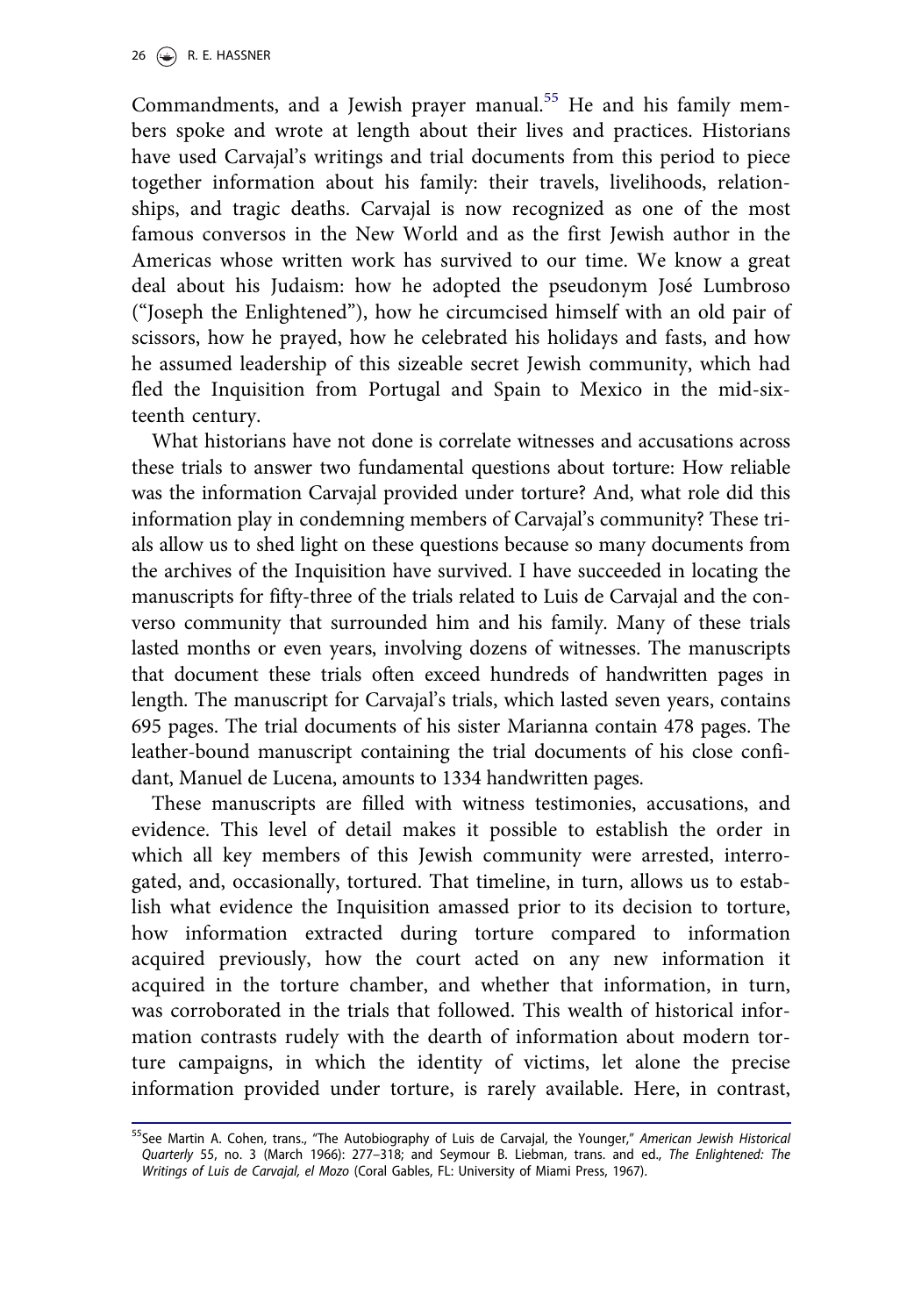every word uttered in the torture chamber was recorded meticulously, allowing scholars to pinpoint exactly how much of what was said on the rack was truthful and how much of it was not.

As one example among many, consider the torture of Pedro Rodríguez Saz, cousin of Manuel de Lucena, tormented three months after Carvajal, on 16 May 1596:

Once he was naked, and his arms were tied, he was admonished to tell the truth. He said that he had already told it and that witnesses who testified against him had testified falsely. His arms were ordered to be tied tightly, and he was admonished to tell the truth and the minister ordered the first turn of the cord. He complained loudly. He said: "Help me Lord, Jesus Christ, help me, I am here because of false witnesses." Another turn of the cord was ordered and he said: "Oh Christians! I will tell the truth! I beg for mercy! I will tell the truth!" The official who administered the torture was ordered to leave. He said: "It is true that, starting six to seven years ago, Luis de Carvajal started keeping the Laws of Moses." He was told to confess the truth clearly and openly, to satisfy this Holy Office, for the salvation of his soul.

He said: "About seven years ago, when Diego Henríquez, brother in law of Manuel de Lucena, and son of Beatriz Henríquez, La Payba, was arrested by the Holy Office, Manuel de Lucena taught me the Law of Moses, telling me that the Lord had promised to send a great prophet who will save the people. And that Jesus Christ was not the true God, but only God, who was in the highest heaven, will save the world. This God has a great day that the Jews call their Great Feast, on which they celebrate and fast. On this Great Day of the Lord, I was there with Manuel de Lucena, his wife Catalina Henríquez, Clara Henríquez, her daughter Justa Méndez, Leonor Díaz, and a man called Juan Rodríguez. I don't remember whether Constanca Rodríguez was there. We fasted and celebrated in Mexico City at the house of Manuel de Lucena, near the workplace of Juan Alvarez, in observance of the Law of Moses. I and the rest of the people I have listed, we danced and we celebrated, we wore festive clothing. We did not eat all day long until night, when I went to eat at my house, which is the house of Phelipe Núñez, where I stayed, and I ate in the company of Phelipe Núñez and his wife Phelipa López. We ate fish, garbanzos, eggs, and fruit. That's all that happened on the Great Day of the Lord."<sup>56</sup>

The "Great Day" of fasting and feasting Pedro Rodríguez Saz is describing is Yom Kippur, 19 September 1589. It is possible to pinpoint the date exactly because, the following day, Manuel Gómez de Castelo Blanco, also known as Manuel Goncalez, a devout Christian, approached the Inquisition to volunteer information on what he had seen: "Yesterday, at [Manuel de] Lucena's home, Lucena and his wife, Catalina Henríquez, and Clara Henríquez, Constanca Rodríguez, Beatriz Henríquez, the wife and daughter of Diego López Regalon [Anna López and Leonor Díaz], and Jorge Alvarez were there, assembled and well dressed."

<sup>&</sup>lt;sup>56</sup>His testimony is recounted in full in several trials, including, "Juan Rodriguez de Silva: Spanish Transcript of Processo," series 1, box 10, folder 1, Mexican Inquisition Collection, American Jewish Historical Society, New York, 15–20.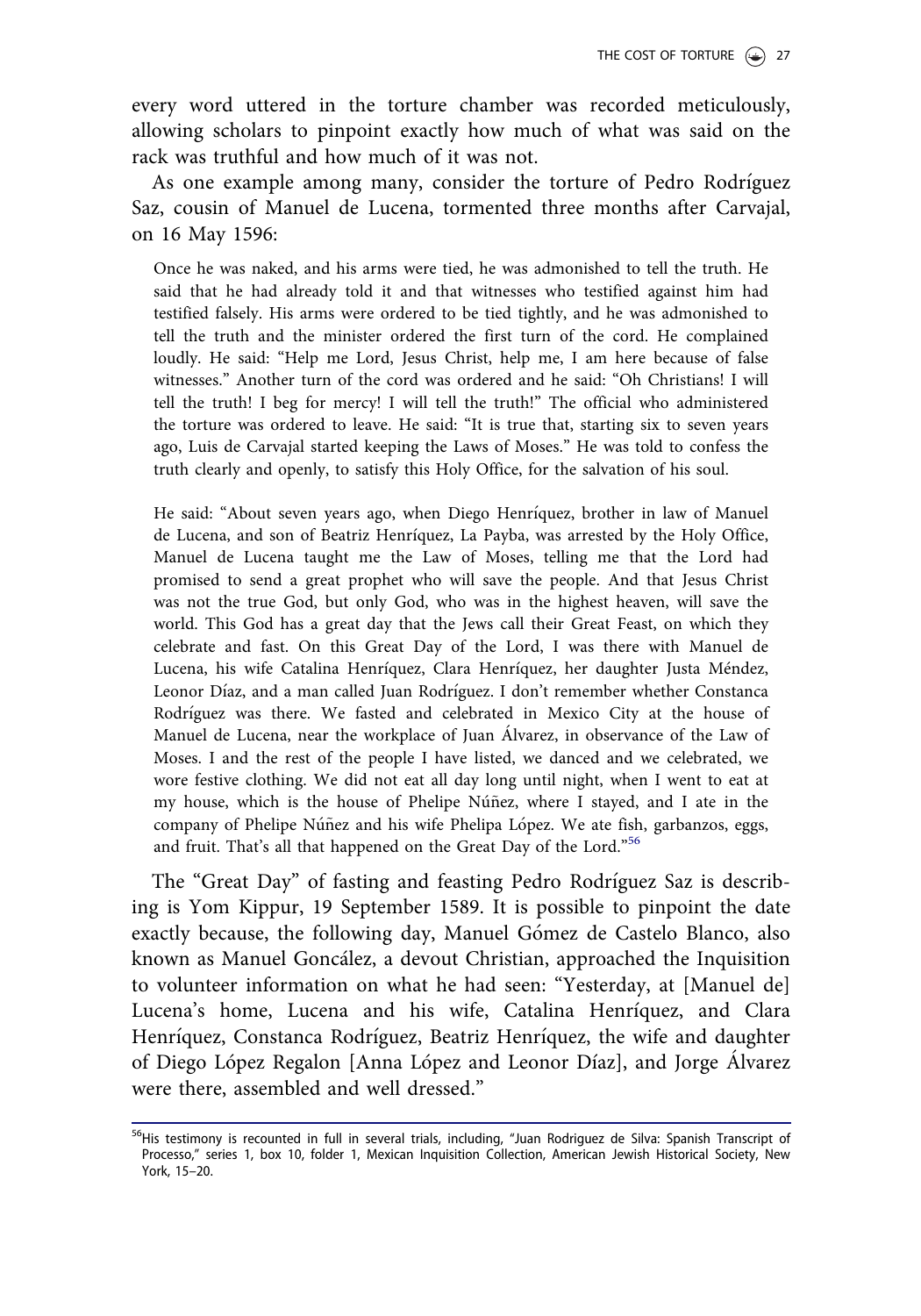Manuel Gómez was not a member of this Jewish community, so his unexpected appearance at the house of Manuel de Lucena must have caused a great deal of concern to the Jews assembled there. We read about it again from a witness in a later trial, on 9 February 1595. Justa Méndez recounts how, upon arriving from Castile five years earlier, she celebrated her first Yom Kippur at Manuel de Lucena's home. Present were Lucena, his wife Catalina Henríquez, Anna López, her daughters Leonor Díaz and Phelipa López, Beatriz Henríquez, and Catalina's aunt [Clara Henríquez]. "Then entered Manuel Goncález, known at the time as Manuel Gómez, and Manuel Xorge, whose house he was staying in, and my first cousin Constanca Rodríguez. This was at 10 or 11 in the morning and I stayed until noon and then left with Constanca." 57

The same event is recounted in the testimony of Leonor Díaz, given on 2 March 1595: "More or less five years ago, in the home of Manuel de Lucena, with his wife Catalina Henríquez, her mother Beatriz Henríquez, her sister Clara Henríquez, her daughter Justa Méndez, Constanca Rodríguez, Juan Rodríguez de Silva, and Domingo Rodríguez. All fasted, observed the day, then all broke the fast at night with a meal."<sup>58</sup> The same names reappear in testimonies by other attendees: Clara Henríquez (testimony of 15 February 1595), Anna López (testimony of 18 July 1595), Constanca Rodríguez (testimony of 29 August 1595), and the like.<sup>59</sup> Constanca confirms Pedro Rodrıguez Saz was there that day, as was her husband, Sebastian Rodríguez, who "wore clean clothes, washed his legs, and cut his nails" for the occasion. Sebastian Rodríguez, in turn, names the others and his wife as having participated in the celebration (testimony of 10 February 1595).<sup>60</sup> Most importantly, the hosts, Manuel de Lucena (testimony of 10 April 1595) and his wife Catalina Henríquez (testimony of 12 January 1595), confirmed the list of attendees. $61$  None of these testimonies involved torture.

In sum, we know Pedro Rodrıguez Saz did not lie under torture for the same reason the Inquisition would have known he did not lie under torture: they had been aware of the event he was describing for five years and had gathered testimony from all those present, confirming one another's testimonies, and attesting that Rodríguez Saz had been present as well. Rodríguez Saz could not have known about these testimonies: the witnesses were incarcerated during their trials and he himself had sat in the

<sup>&</sup>lt;sup>57</sup>Her testimony is recounted in full in several trials, including in "Trial of Constanca Rodriguez, Spanish Transcript of Processo," series I, box 10, folder 3, Mexican Inquisition Collection, American Jewish Historical Society, New York, 41.

<sup>58</sup>Ibid., 58–59.

<sup>59</sup>Ibid., 66–68, 86–88, 135–37.

 $60$ Ibid., 75.

<sup>&</sup>lt;sup>61</sup>"1594 Mexico City: Manuel de Lucena," Bancroft MSS 96/95m, vol. 2, UC Berkeley Bancroft Library, Berkeley, CA, 340 and 305 (hereafter cited as Lucena Ms.)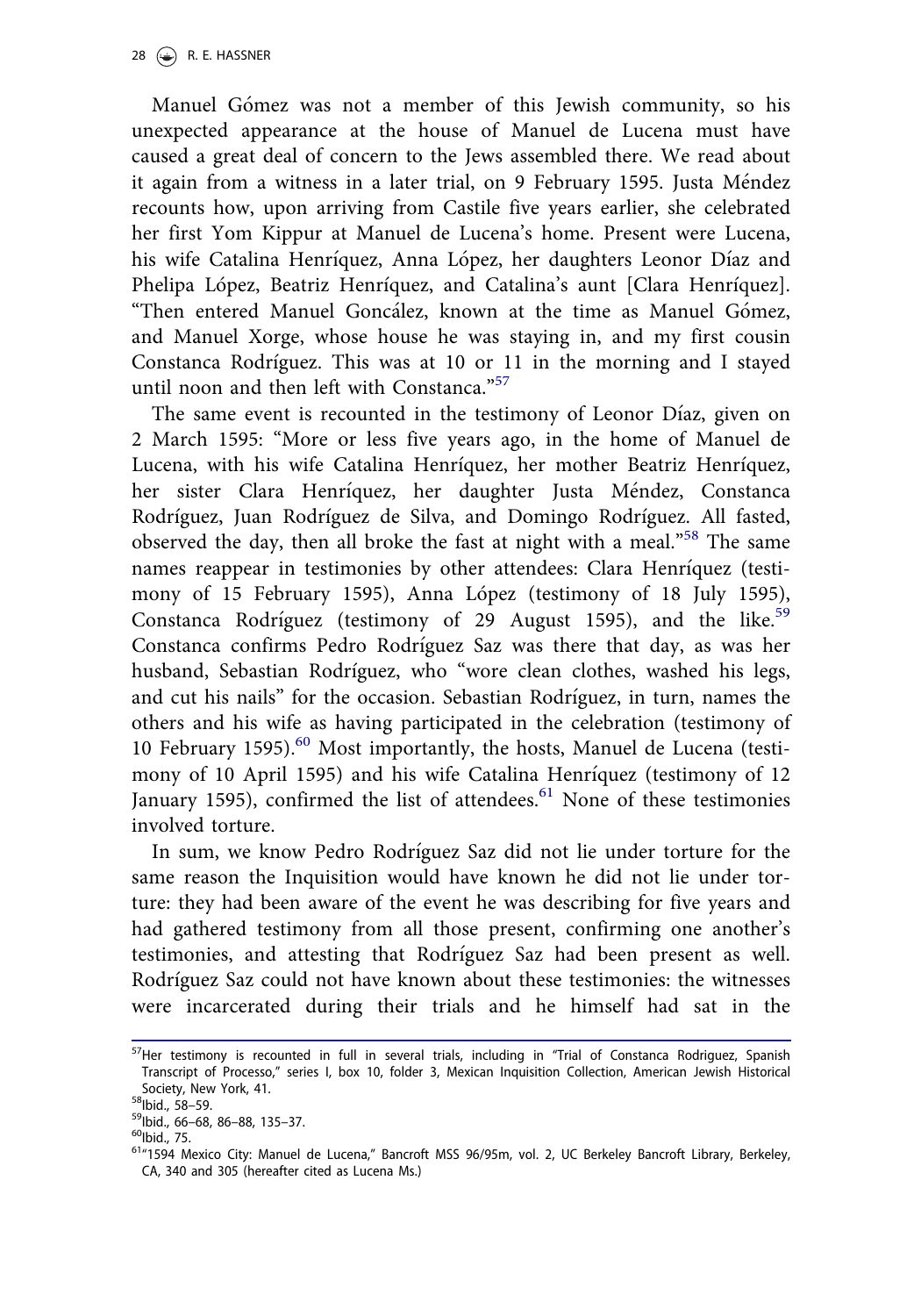dungeons of the Inquisition since April 1595, a year prior to his torture. Indeed, that seems to be why he was tortured; despite ample evidence about his participation in this and other religious events, Rodríguez Saz refused to confess. His torture revealed nothing the Inquisition did not already know. Its purpose was to ensure he had confessed everything he knew to the court and his testimony matched that of other witnesses present.

This simple exercise of correlating evidence across cases can be performed for any of the many claims made by witnesses in the torture chamber. Presumably, that is precisely what the Inquisition did. This comparison confirms that names, events, rituals, and relationships described under torture were often accurate. When they were not, it was easy for the inquisitors to know that information was false or incomplete because they had already gathered the same information by other means. In all these cases, as is apparent in the torture of Pedro Rodrıguez Saz, the inquisitors did not lead witnesses with loaded questions.

Such was also the case with the most extensive testimony under torture, the confession of Luis de Carvajal. Carvajal was tortured in February 1596, a full year after his arrest and seven years into the Inquisition's efforts to uproot the Jewish community in Mexico. By the time of his arrest, all key members of that community were already imprisoned and awaiting their trials, including his mother and sisters. By the time of his torture, at least twenty-one conversos had testified against Carvajal and named other community members, though there was no way for Carvajal to know who had testified and what they had said.

Table 2 provides a snapshot of some of the mutual accusations that followed, selected at random from the scores of heresy trials against conversos held in Mexico City in this period. Evidence extracted by means of torture appears in bold. Three patterns become immediately apparent. The first is that torture occurred toward the tail end of this investigation: Violante Rodríguez, Luis de Carvajal, and Pedro Rodríguez Saz suffered months after most of the trials had concluded and most of the witnesses had confessed willingly, as did the other eight conversos who were tortured (but are not included in this table). Second, those tortured had already been identified as Judaizers by multiple others, prior to their torture. The Inquisition had little doubt about their culpability. Third, torture provided no new names. It confirmed names other witnesses had offered in the absence of torture.

These patterns go a long way toward explaining why, for example, Violante Rodríguez, a marginal figure in the community's religious life, was tortured, whereas Manuel de Lucena, a key player, was not. From the moment Lucena was arrested in October 1594, he volunteered a wealth of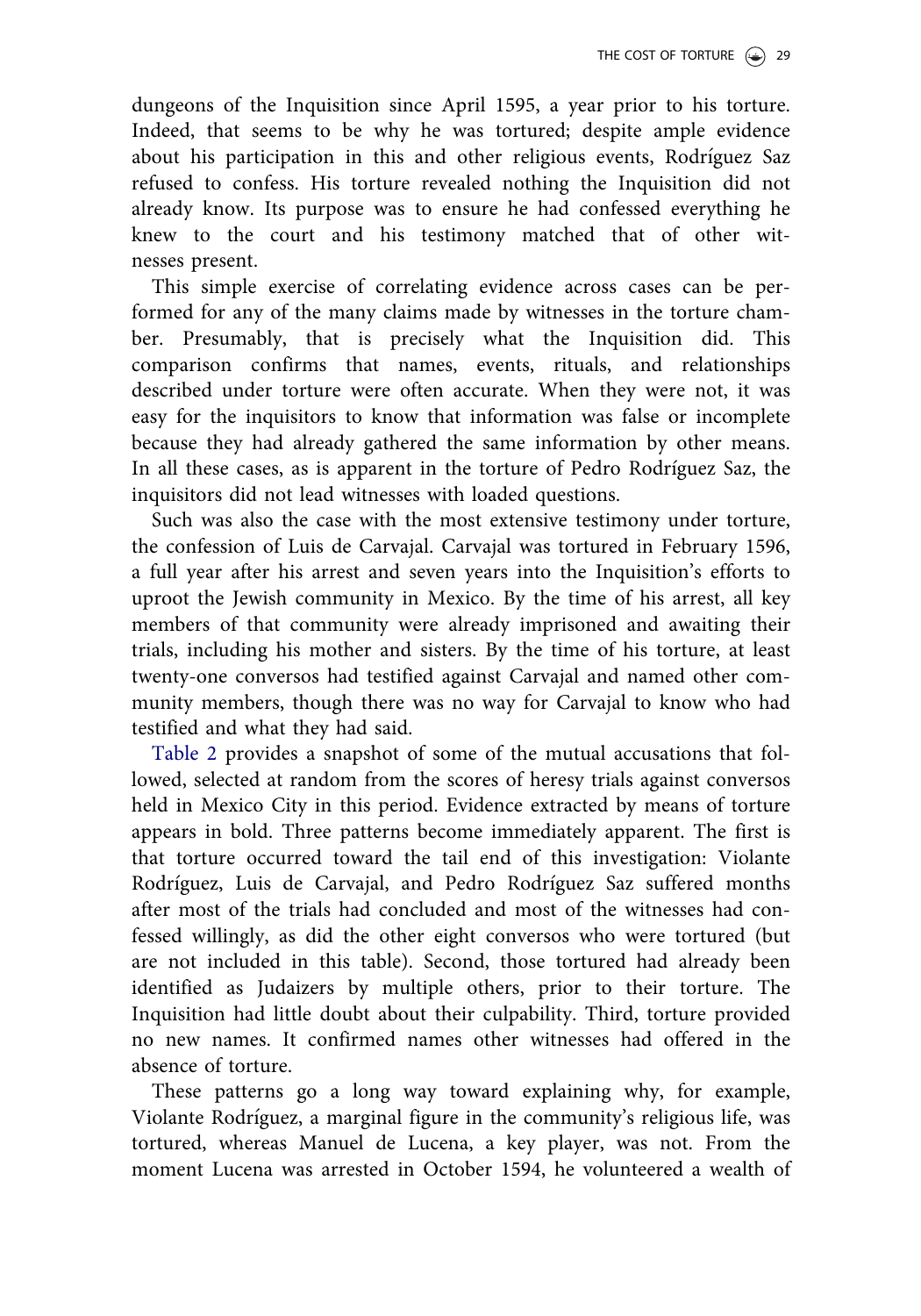| Pedro Rodriguez Saz |                               | $\times$                     |                                |                            |                               | ×                   |              |                        | $\times$                      |                    | ×                |                                |
|---------------------|-------------------------------|------------------------------|--------------------------------|----------------------------|-------------------------------|---------------------|--------------|------------------------|-------------------------------|--------------------|------------------|--------------------------------|
| Luis de Carvaal     |                               | ×                            |                                |                            | ×                             |                     |              |                        | ×                             |                    |                  | ×                              |
| Violante Rodriguez  | ×                             | ×                            |                                |                            | ×                             |                     |              |                        |                               |                    | ×                |                                |
| Leonor de Carvajal  |                               | ×                            |                                |                            |                               |                     |              |                        |                               |                    | ×                |                                |
| Leonor Diaz         |                               | ×                            |                                |                            | ×                             | ×                   |              |                        | ×                             |                    | ×                | ×                              |
| Justa Mendez        | ×                             | ×                            |                                | ×                          | ×                             | ×                   |              | ×                      | $\times$                      |                    | ×                | ×                              |
| Constanca Rodriguez | ×                             | ×                            |                                | ×                          | ×                             |                     | ×            | ×                      | ×                             |                    | ×                | ×                              |
| Catalina Henriquez  | ×                             | ×                            |                                | ×                          |                               | ×                   | ×            | ×                      | $\times$                      | ×                  | ×                | ×                              |
| Pedro Henriquez     |                               | ×                            |                                |                            | ×                             |                     |              |                        | $\times$                      |                    | ×                |                                |
| Beatrize Henriquez  | ×                             | $\times$                     |                                | ×                          | ×                             | ×                   | ×            | ×                      |                               | ×                  | ×                | ×                              |
| Manuel de Lucena    |                               |                              |                                | ×                          | ×                             | ×                   | ×            | ×                      | $\times$                      | ×                  | ×                | ×                              |
| Antonio Henriquez   |                               |                              |                                |                            |                               |                     |              |                        | $\times$                      |                    |                  |                                |
| pasnooy<br>Accusers | 11.18.1594: Antonio Henriquez | 12.12.1594: Manuel de Lucena | 12.29.1594: Beatrize Henriquez | 1.10.1594: Pedro Henriquez | 1.12.1595: Catalina Henriquez | Constanca Rodriguez | Justa Mendez | 3.30.1595: Leonor Diaz | 5.29.1595: Leonor de Carvajal | Violante Rodriguez | Luis de Carvajal | 5.16.1596: Pedro Rodriguez Saz |
|                     |                               |                              |                                |                            |                               | 2.7.1595:           | 2.8.1595:    |                        |                               | 1.27.1595:         | 2.8.1596:        |                                |

Table 2. A sample of accusers, accused, and torture in Mexico, 1594-96. Table 2. A sample of accusers, accused, and torture in Mexico, 1594–96.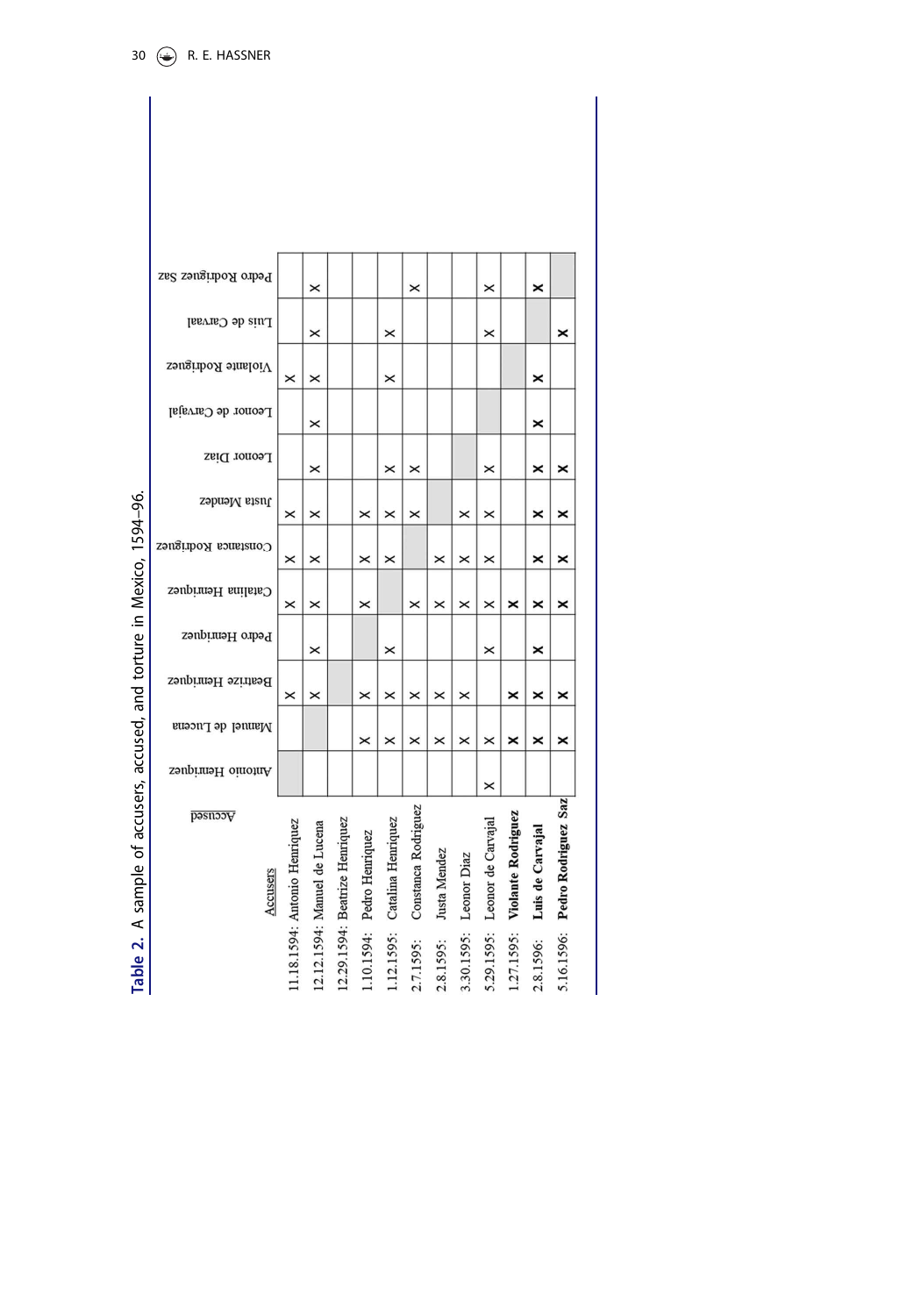information to the Inquisition. In December, upon realizing that his cellmate, Luis Diaz, was in fact an informant for the Inquisition, he offered the names of twenty-four fellow Jews. $62$  The court had already gathered 80 pages of testimony from the first six witnesses who testified against Lucena, including Luis Díaz, had read all the books and papers confiscated from his home, and had intercepted the letters Lucena attempted to smuggle to his wife, Catalina. Once arrested, Catalina provided seventy-two pages of testimony against her husband.<sup>63</sup> In January, Lucena offered additional names, including those of the Carvajal family. $64$  Of Luis de Carvajal he said, fatefully: "You believe that the Jews who the Inquisition has reconciled have converted but that is not true. Luis de Carvajal is as Jewish as ever before."<sup>65</sup> Carvajal was arrested soon thereafter. By the time Lucena's trial ended, he had accused 116 individuals, including his own mother, his brothers, his cousins, his wife, and her family members. The Inquisition did not torture Lucena because his testimony was exhaustive to the extreme.

In contrast, Violante Rodrıguez, who had also been betrayed by multiple witnesses, refused to collaborate. In January 1596, eight months into her arrest, after she met multiple reprimands with silence, she was tortured with three turns of the cord, and accused five members of her family, including her own daughter.<sup>66</sup> Like its sister tribunal in Toledo in this period, the tribunal in Mexico City reserved torture for those who stood accused by multiple reliable witnesses but who were deemed not to have divulged all they knew about themselves and others. As in the Old World, torture in the New World was not directed at the most culpable heretics nor did it correlate with the sentence ultimately imposed on the accused. Rodríguez was reconciled to the Church and condemned to life imprisonment, whereas Lucena, who was not tortured, burned at the stake.

In Carvajal's case, as with Lucena, the Inquisition did not rely on its interrogations, let alone on torture, for its only source of evidence. The same Luis Díaz was placed in Carvajal's cell, whereupon Carvajal attempted to convert him to Judaism.<sup>67</sup> The conversations between Carvajal and Díaz, including information about Carvajal's beliefs, prayers spoken, rituals conducted in the prison cell, his fasts and Sabbath observance, and the prayer

<sup>62</sup>Ibid., 286–98.

<sup>63</sup>Ibid., 86–122.

 $64$ Ibid., 305.

<sup>&</sup>lt;sup>65</sup>Ibid., 74, verso.

<sup>&</sup>lt;sup>66</sup>Her testimony is recounted in full in several trials, including "Trial of Beatriz Enrriquez La Payua, Spanish Transcript of Processo," series I, box 8, folder 1, Mexican Inquisition Collection, American Jewish Historical Society, New York, 157–58.

<sup>67</sup>The trial manuscripts for Luis de Carvajal were reprinted as Luis de Carvajal, Procesos de Luis de Carvajal (el mozo) (México: Talleres Gráficos de la Nación, 1935). The events are recounted in Cohen, The Martyr, 226-75; and Green, Inquisition, 84–87, 147–49, 156–63, 212–13.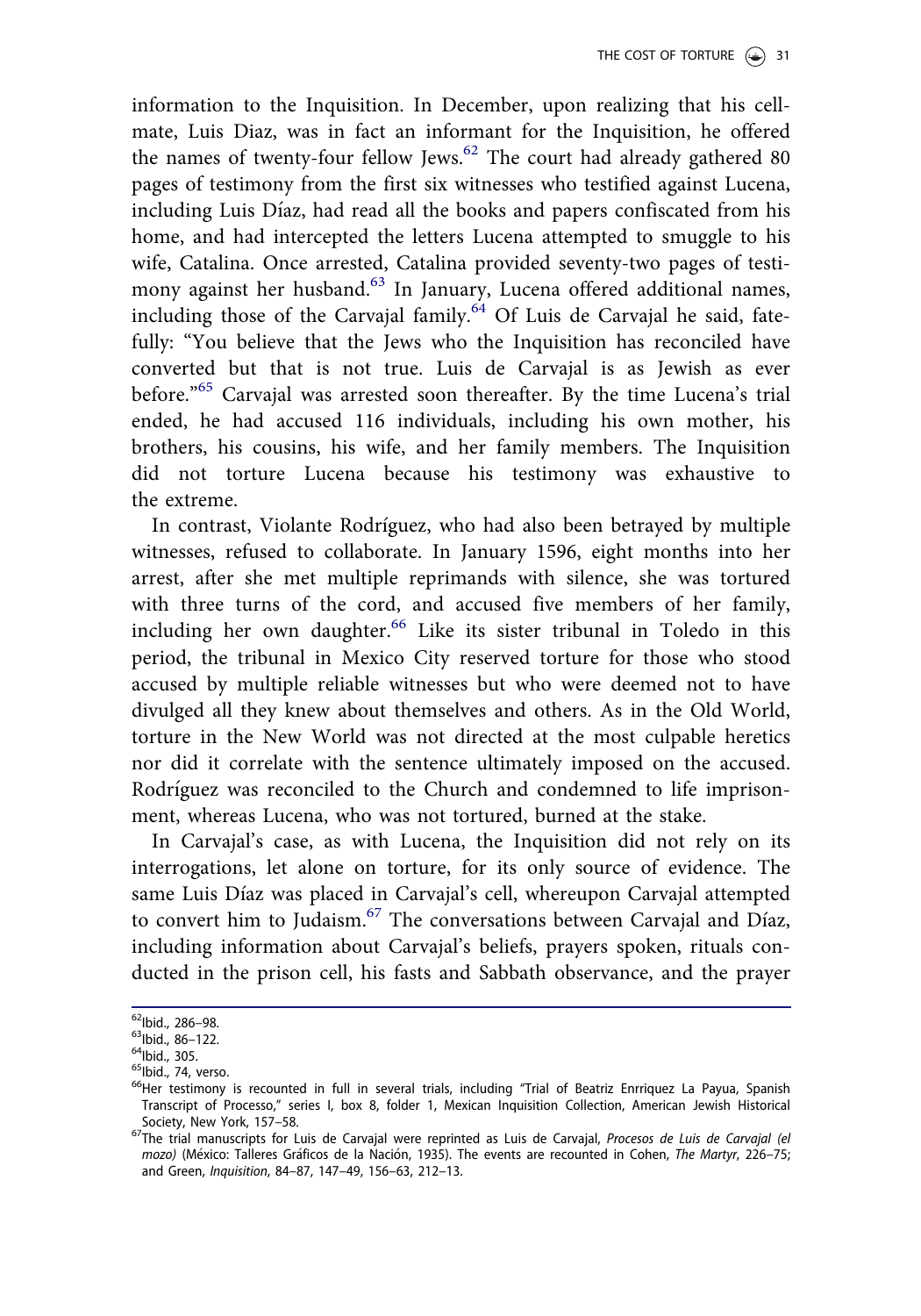book that Carvajal had hidden in his cap, were relayed to the Inquisition by Díaz and by three other court officials, who listened in on their conversations from outside the cell. The court read and summarized Carvajal's biography and heard testimony from witness after witness, implicating Carvajal and his family. When prison guards discovered Carvajal was sending messages to other family members by inscribing them on an avocado pit, hidden inside other fruit, they pretended not to notice the ruse so they could continue to glean information from his correspondence.

Despite all this, Carvajal refused to divulge a single name to the Inquisition. That is why he was tortured, after a year in a prison cell and three additional weeks of isolation in a dark dungeon. His torture began with five turns on the rope on 8 February 1596, which led Carvajal to incriminate his family members. On the following days, he was questioned from 8:30 in the morning to 5 o'clock in the evening until he ceased cooperating, whereupon he was tied to the rack once more and subjected to six turns of the rope. On 14 February, Carvajal appeared before the court having filled the pages he was given with the 119 names of his community members. Upon leaving the audience chamber, Carvajal attempted to commit suicide: he escaped his guards and flung himself out of a window into the courtyard, a floor below. He survived this suicide attempt only to be burned at the stake ten months later, alongside his mother, his sisters, and his friend, Manuel de Lucena.



Figure 2. Individuals accused by Carvajal and Lucena and their fate.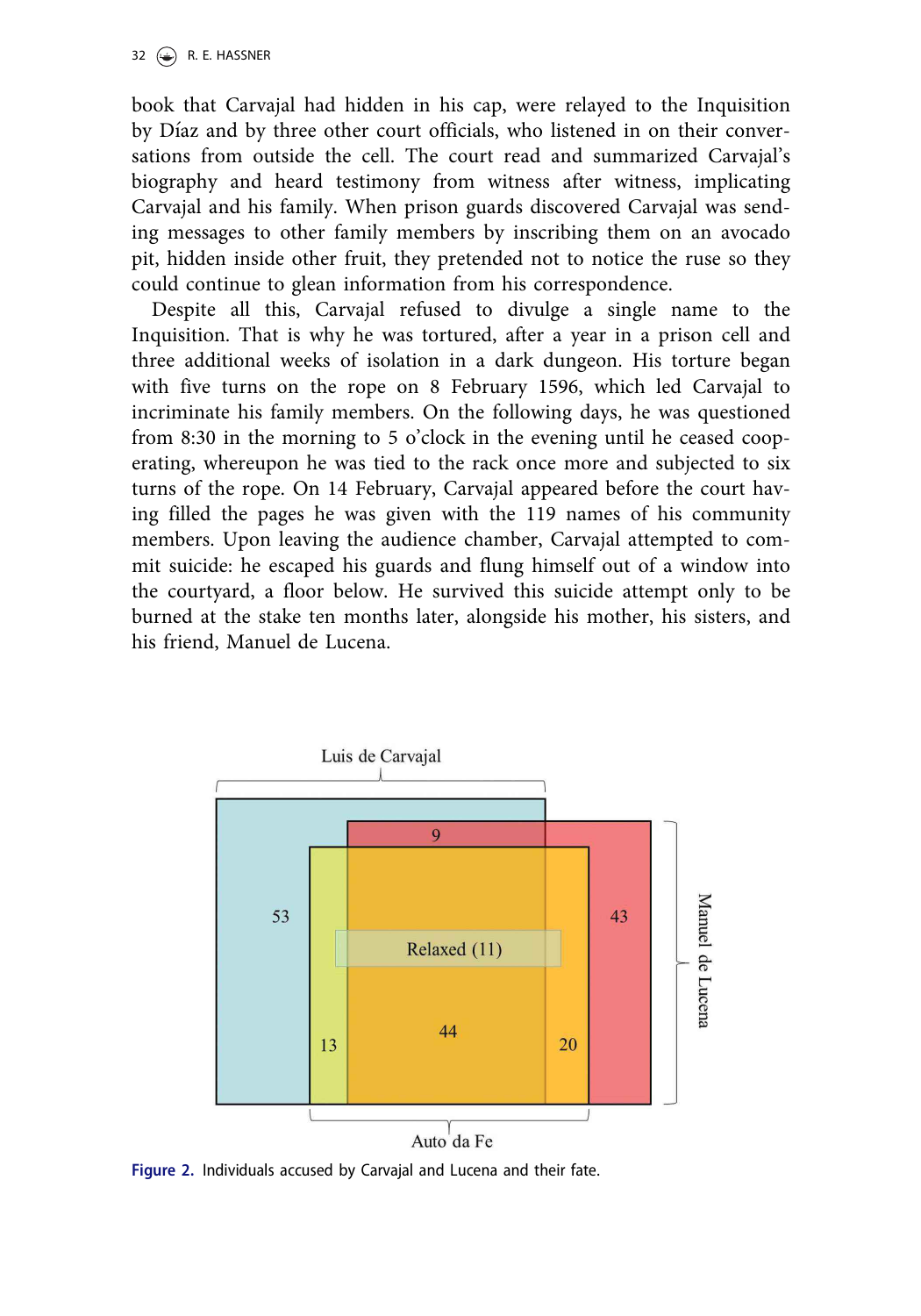How did the Inquisition treat the information that Carvajal provided? The court regarded his list with cautious skepticism. Figure 2 illustrates the fortunes of the 119 individuals betrayed by Carvajal and the 116 individuals named by Lucena. Because each trial manuscript includes information on the court's verdict, and because the records of the Inquisition include relaciones de auto-da-fe, information about participants at the auto-da-fe, it is possible to correlate who, among those named by Carvajal and Lucena, was publicly condemned by the Inquisition and who was not.<sup>68</sup>

In all, Carvajal and Lucena named 182 individuals. There is a significant overlap between their lists: 53 individuals were named by both, a nearly 50 percent overlap in their respective lists. Of those 53, 44 appeared at the autos-da-fe of 1596 and 1601. In addition, 20 individuals named by Lucena but not Carvajal appeared at the autos, and 13 individuals named by Carvajal but not Lucena appeared at the autos. All of these individuals were named by other witnesses, in addition to Carvajal and Lucena: on average, individuals who appeared at the autos had been named by at least three separate witnesses. Those burned at the stake had been denounced by at least four.

Put differently, the Inquisition relied on Carvajal's testimony under torture as one source among many in deciding who to condemn at the auto and who to execute. Although Carvajal held a position of leadership in the community, his tortured testimony carried slightly less weight than the voluntary disclosures of his friend Lucena. I have not found a single instance in which the Inquisition chose to condemn an individual based exclusively on Carvajal's testimony under torture. Indeed, sixty-two of those named by Carvajal do not seem to have been condemned at all because an insufficient number of independent witnesses could be found to corroborate Carvajal's accusations.

The same is true for all other names extracted from other torture victims in this period. The Inquisition did not use torture to discover new information or to provide leads at the outset of its investigation. It used torture at the end of its investigation to corroborate prior testimonies and to ensure that all witnesses had confessed "the truth clearly and openly, to satisfy this Holy Office, for the salvation of their soul."<sup>69</sup> It was meticulous in correlating information obtained from its torture sessions with information gathered from other sources, be they witnesses who were not tortured, reports from informants, intercepted messages, or confiscated personal belongings.

<sup>&</sup>lt;sup>68</sup>The Inquisition sentenced minor offenders in private sessions. These convictions are not included in my analysis here.

<sup>69</sup>This is a common inquisitorial admonition. See, for example, trial of Pedro Rodriguez Saz, in "Juan Rodriguez de Silva."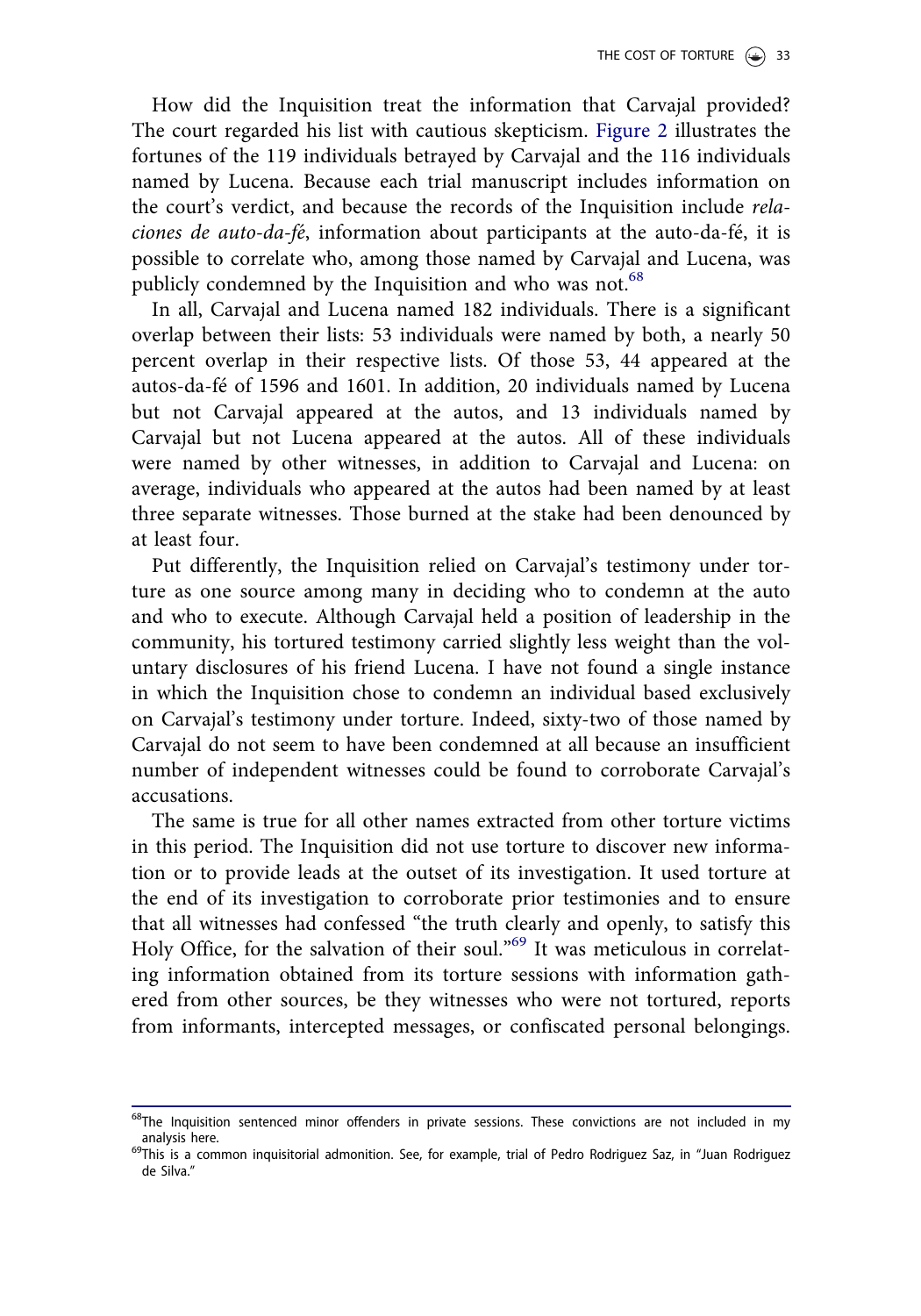And it never relied on torture as its only, let alone its primary, source of intelligence.

### The cost of torture

Analysis of the archival evidence from these two networks of trials allows us to identify, for the first time, exactly how inquisitorial torture worked in the late sixteenth century. Yet applying lessons from these historical cases to current concerns demands extreme caution. Additional archival research is required to establish whether the patterns I identified in these two cases apply to the torture practices of the Inquisition elsewhere. The Inquisition underwent a process of learning, as it amassed institutional knowledge about torture over the course of two hundred years. The challenges it faced—availability of witnesses and suspects, legal and financial constraints, and institutional priorities—also varied across time and space. Consequently, the torture practices of the Inquisition evolved over time.

More importantly, the historical context in which the Inquisition tortured differed drastically from the circumstances in which torture is taking place today. Inquisitors used many of the methods contemporary torturers employ, and their victims share the physiology and psychology of modern torture victims. There is no reason to assume that sixteenth-century suspects were more or less susceptible to torture than contemporary detainees. But that is where the similarities end and key differences between the cases become apparent. Inquisitors tortured for different reasons, with different goals, based on different assumptions, and in a social, political, and religious setting entirely alien to that of modern interrogators. Carelessly translating insights from one case to the other poses real dangers to scholarship, to policy, and to professional ethics.

Why then turn to four-hundred-year-old cases for lessons on interrogational torture? Because no other historical moment comes close to providing even a fraction of the evidence the Spanish Inquisition provides. Its archives are immense, detailed, meticulously organized, and publicly available. While scholars have labored to glean hints about contemporary torture campaigns, with only the vaguest notion of the identity of victims, why they were tortured, the information they provided, or the veracity of that information, the records of the Inquisition provide hundreds of thousands of comprehensive accounts of arrests, trials, testimonies, and verdicts, including verbatim transcripts from the torture chamber. There is no equal to this empirical wealth in the history of interrogational torture.

These data serve to disabuse us of several wrongheaded notions about the nature of torture.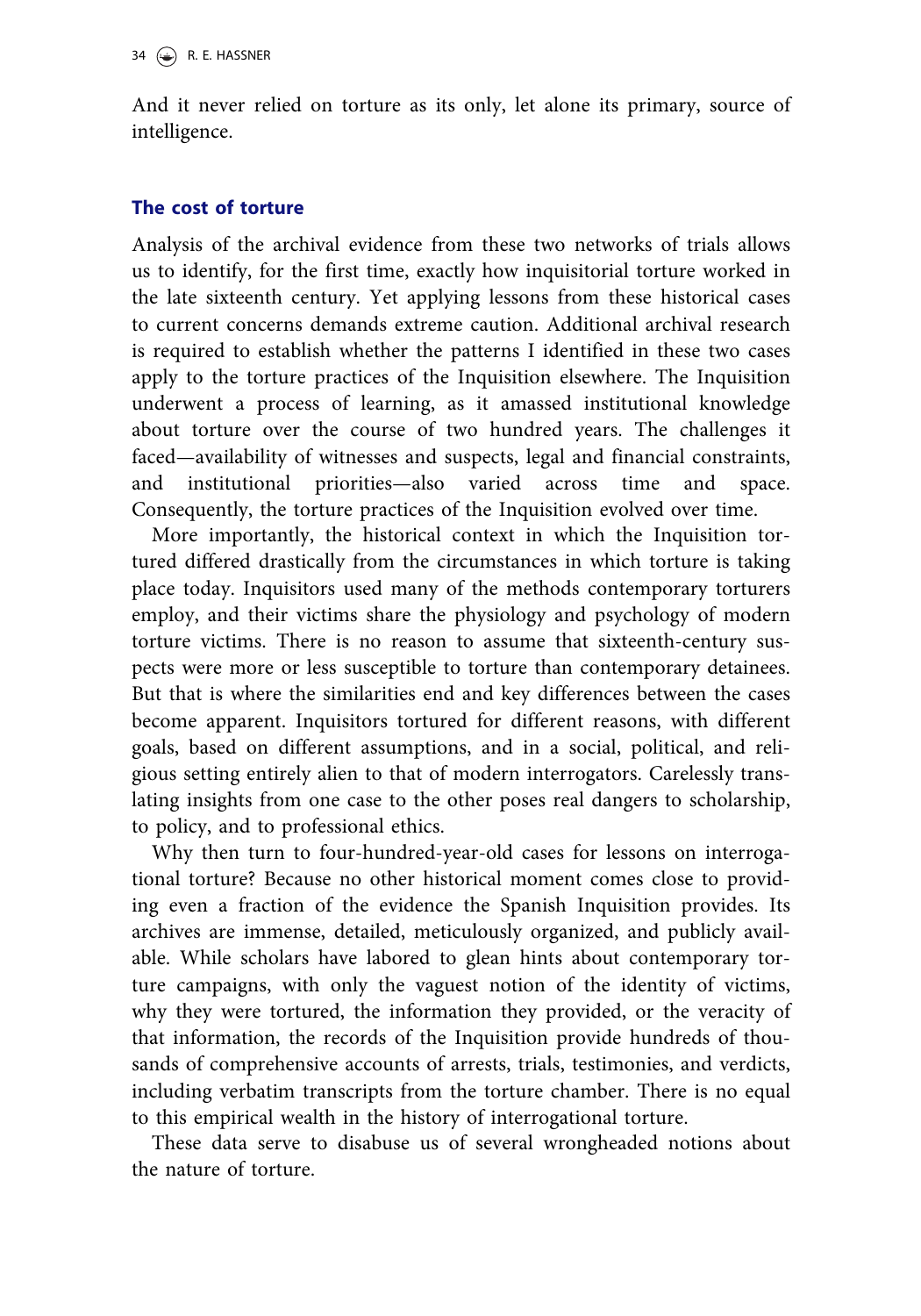The Inquisition put in place a vast bureaucratic apparatus designed to collect and assess information about prohibited practices. It tortured comprehensively, inflicting suffering on large swaths of the population. It tortured systematically, willing to torment all whom it deemed to be withholding evidence, regardless of how severe their heresy was or how significant the evidence was that they were withholding. The Inquisition did not torture because it wanted to fill gaps in its records by tormenting a new witness. On the contrary: it tortured because its records were comprehensive enough to indicate that a witness was withholding evidence.

This torture yielded information that was often reliable and falsifiable: names, locations, events, and practices witnesses provided in the torture chamber matched information provided by those not tortured. But despite the tremendous investment in time, money, and labor that the Inquisition invested in institutionalizing torture, its officials treated the results of interrogations in the torture chamber with skepticism. Tribunals tortured witnesses at the very end of a series of investigations, and they did not rely on the resulting testimony as a primary source of evidence. In Mexico City, not one Judaizer was condemned at an auto-da-fé based only on evidence extracted in the torture chamber.

This systematic, dispassionate, and meticulous torture stands in stark contrast to the "ticking bomb" philosophy that has motivated US torture policy in the aftermath of  $9/11$ .<sup>70</sup> Decision makers who conjure up this scenario claim to support torture because its targets are culpable terrorists withholding key information necessary for preventing an imminent masscasualty attack.<sup>71</sup> As a consequence, the torture perpetrated by US officials has been selective, vindictive, and reserved for a handful of al Qaeda leaders presumed to have "blood on their hands." Under tremendous time pressure, interrogators tortured rashly, improvising methods and protocols. Whereas the victims of the Spanish Inquisition sat in prison for over a year before they were tortured, CIA interrogators hoped to extract "actionable intelligence" from terror suspects within days after they were apprehended. Most troublingly, US interrogators expected to uncover groundbreaking information from detainees: novel, crucial, yet somehow trustworthy. That is an unverifiable standard of intelligence that the Inquisition, despite its vast bureaucratic apparatus and centuries of institutional learning, would not have trusted.

 $^{70}$ Ron E. Hassner, "The Myth of the Ticking Bomb," Washington Quarterly 41, no.1 (Spring 2018): 83–94.

<sup>&</sup>lt;sup>71</sup>See, for example, Memorandum from Steven Gill Bradbury (Office of Legal Counsel) to John A. Rizzo (CIA), regarding application of 18 U.S.C. Sections 2340-2340A, "Certain Techniques that May Be Used in the Interrogation of a High Value al Qaeda Detainee," 10 May 2005, https://www.hsdl.org/?abstract&did=37511; Jose Rodriguez Jr. with Bill Harlow, Hard Measures: How Aggressive CIA Actions after 9/11 Saved American Lives (New York: Threshold Editions, 2012), 248; Mark Mazzetti, "Panetta Open to Tougher Methods in Some C.I.A. Interrogation," New York Times, 5 February 2009; and George J. Tenet et al., "Ex-CIA Directors: Interrogations Saved Lives," Wall Street Journal, 10 December 2014.